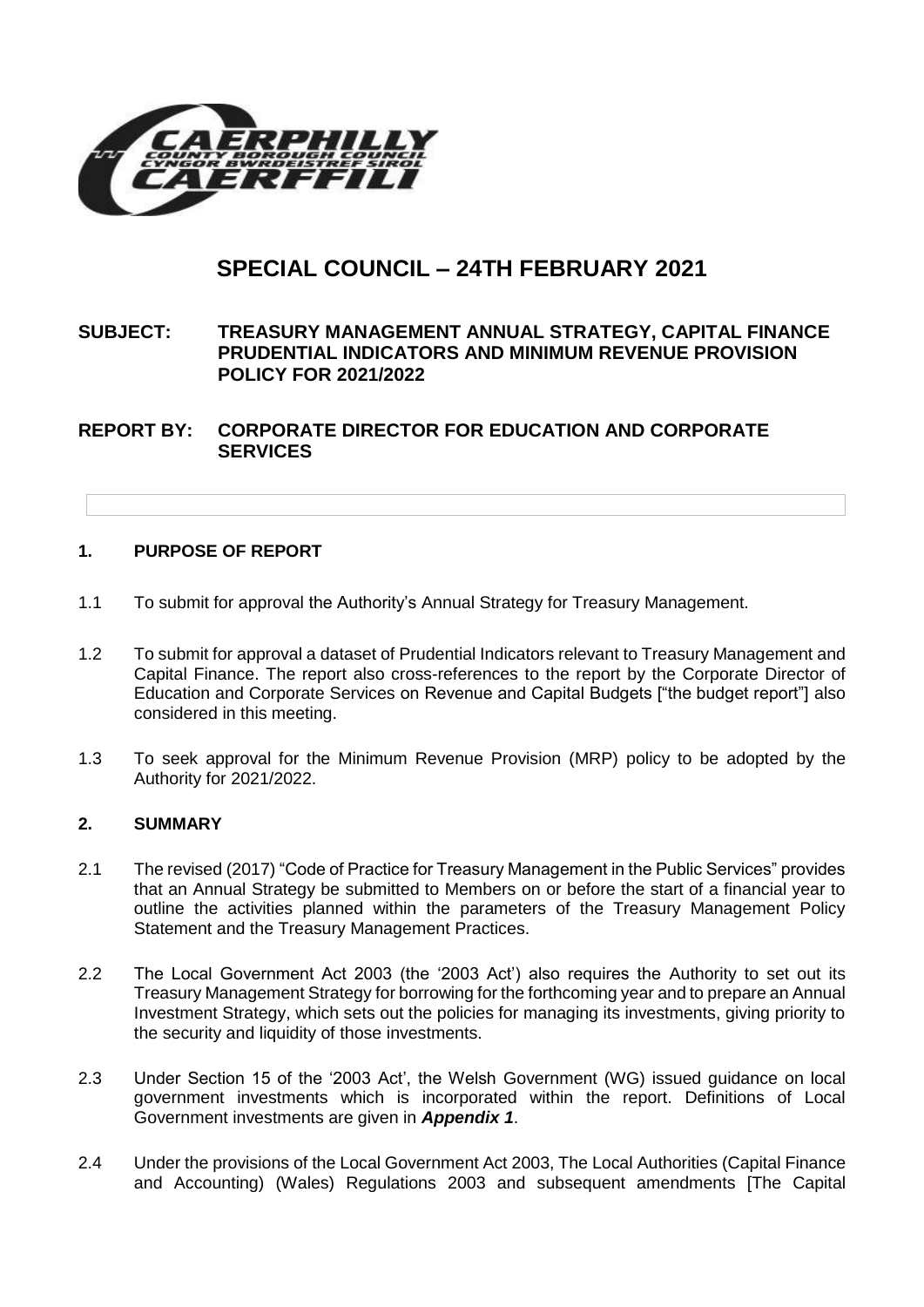Regulations], and the CIPFA's "The Prudential Code for Capital Finance in Local Authorities" [the Code], the Authority is obliged to approve and publish a number of indicators relevant to Capital Finance and Treasury Management.

2.5 With effect from 1<sup>st</sup> April 2008, WG introduced the Local Authorities (Capital Finance and Accounting) (Wales) (Amendment) Regulations 2008 [the "Amendment Regulations"] which requires the Authority to prepare an Annual Minimum Revenue Provision Policy Statement. This report sets out what the Authority needs to do in order to comply with this requirement.

## **3. RECOMMENDATIONS**

- 3.1 That the Annual Strategy for Treasury Management 2021/22 be approved.
- 3.2 That the strategy be reviewed quarterly within the Treasury Management monitoring reports presented to Policy & Resources Scrutiny Committee and any changes recommended be referred to Cabinet, in the first instance, and to Council for a decision. The Authority will also prepare a half-yearly report on Treasury Management activities
- 3.3 That the Prudential Indicators for Treasury Management be approved as per Appendix 5.
- 3.4 That the Prudential Indicators for Capital Financing be approved as per Appendices 6 & 7.
- 3.5 That Members adopt the MRP policy as set out in Appendix 8.
- 3.6 The continuation of the 2020/21 investment strategy and the lending to financial institutions and Corporates in accordance with the minimum credit rating criteria disclosed within this report.
- 3.7 That the Authority borrows £37.2m for the General Fund to support the 2021/22 capital programme and £52.0m for the HRA WHQS and Affordable Homes programme.
- 3.8 That the Authority continues to adopt the investment grade scale as a minimum credit rating criterion to assess the credit worthiness of suitable counterparties when placing investments.
- 3.9 That the Authority adopts the monetary and investment duration limits as set in Appendix 3 of the report.

## **4. REASONS FOR THE RECOMMENDATIONS**

- 4.1 The Annual Strategy report is a requirement of the CIPFA "Code of Practice for Treasury Management in the Public Services".
- 4.2 The Investment Strategy is a requirement of the Local Government Act 2003.
- 4.3 To comply with the legislative framework and requirements as indicated in paragraphs 2.1 to 2.5.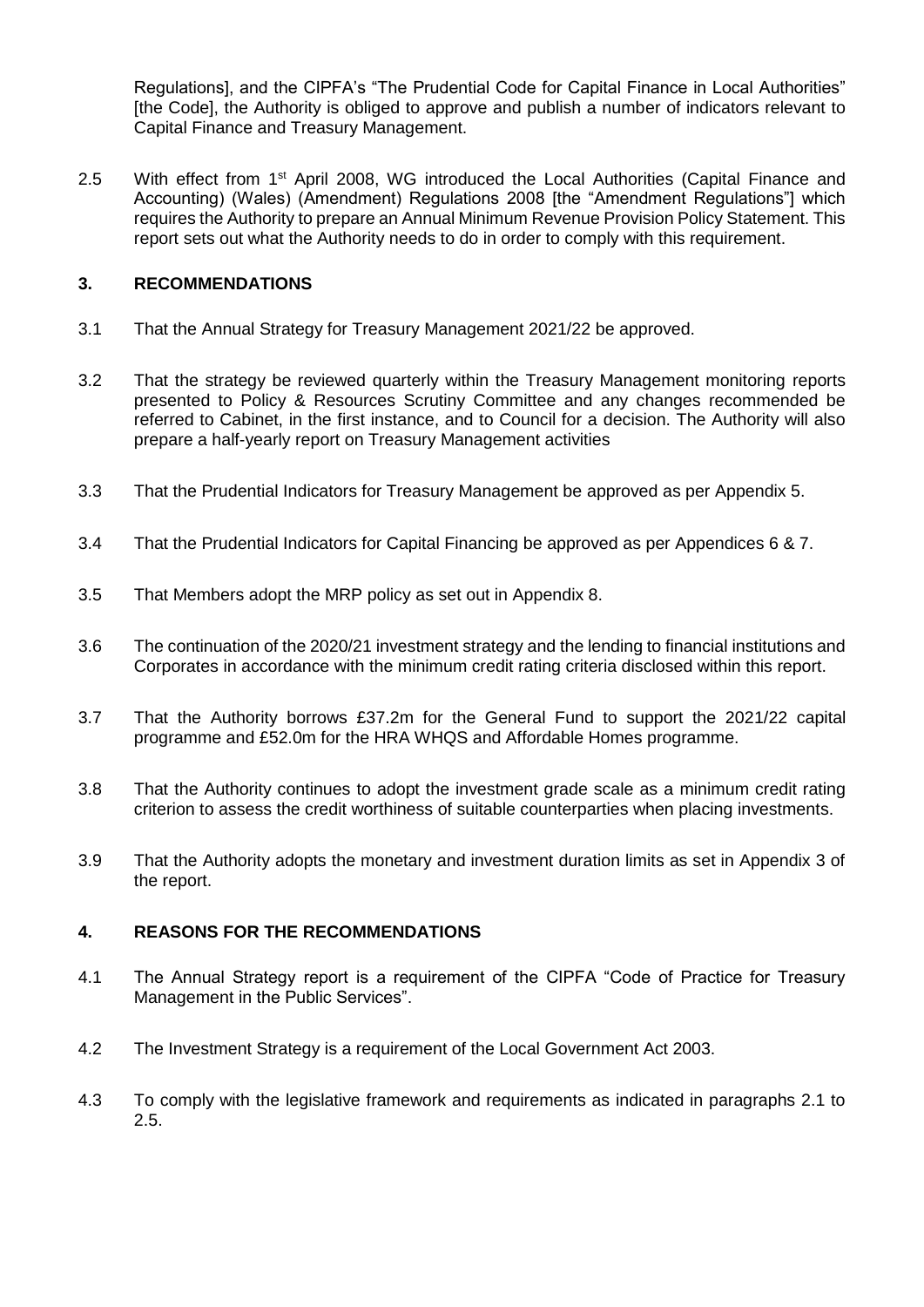## **5. THE TREASURY MANAGEMENT REPORT**

## **5.1 Interest Rate Prospects- Short-term**

- 5.1.1 The Authority uses Arlingclose Limited as its Treasury Management Adviser and part of their service is to assist the Authority to formulate a view on interest rates.
- 5.1.2 The Monetary Policy Committee [MPC] maintained Bank Rate in November 2020 to 0.10% and extended its Quantitative Easing programme by £150 billion to £895 billion. The MPC voted unanimously for both, but no mention was made of the potential future use of negative interest rates.
- 5.1.3 The impact on the UK from coronavirus, together with its exit from the European Union and future trading arrangements with the bloc, will remain a major influence on the Authority's treasury management strategy for 2021-22. The Bank of England (BoE) expects the UK economy to shrink by 2% in Q4 2020 before growing by 7.25% in 2021. The Bank of England (BoE) also forecasts the economy will now take until Q1 2022 to reach its pre-pandemic level.
- 5.1.4 Consumer price inflation was registered as 0.5% year on year in September 2020. The most recent labour market data for the three months to August 2020 showed the unemployment rate rose to 4.5% while the employment rate fell to 75.6%. Both measures are expected to deteriorate further due to the ongoing impact of coronavirus on the jobs market.
- 5.1.5 GDP growth fell by 19.8% in the second quarter of 2020, a much sharper contraction from the fall of 2.0% in the previous 3 months. Monthly GDP estimates have shown the economy is recovering but remains well below its pre-pandemic peak. Looking ahead, the BoE's November Monetary Policy Report forecast economic growth rise in 2021. GDP growth in the eurozone rebounded by 12.7% in Q3 after contracting in the first half of the year. Headline inflation, however, remains extremely weak, registering a fall of 0.3% year-on-year in October. the third successive month of deflation. The ECB is expected to continue holding its main interest rate of 0% and deposit facility rate of -0.5% for some time with further monetary stimulus expected later in 2020. The US economy contracted at an annualised rate of 31.7% in Q2 2020 and then rebounded by 33.1% in Q3. The Federal Reserve also provided strong indications that interest rates are unlikely to change from current levels over the next three years.
- 5.1.6 Central bank actions and geopolitical risks will continue to produce significant volatility in financial markets, including bond markets. This will have an impact on the Council's Treasury returns. If interest rates fall then the Council's investment income will reduce.
- 5.1.7 The Authority's treasury management adviser Arlingclose is forecasting that the BoE Bank Rate will remain at 0.1% until at least the end of 2023. The risks to this forecast are judged to be to the downside as the BoE and UK government continue to react to the coronavirus pandemic and the Brexit transition period ends. The BoE extended its asset purchase programme to £895 billion in November while keeping Bank Rate on hold. However, further interest rate cuts to zero, or possibly negative, cannot yet be ruled out but this is not part of the Arlingclose central forecast.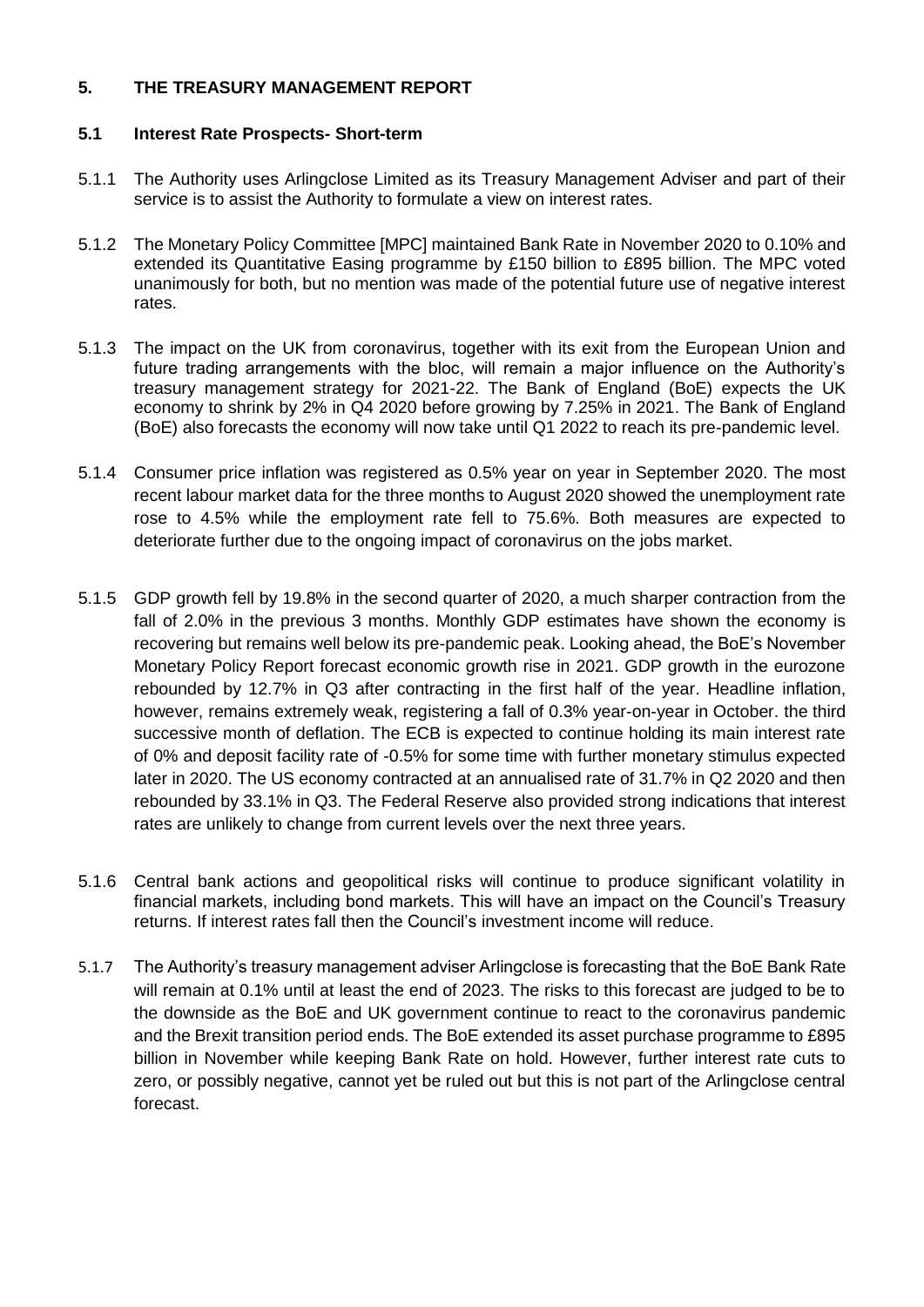## **5.2 Interest Rate Prospects- Long-term**

- 5.2.1 Gilt yields are expected to remain very low in the medium-term while short-term yields are likely to remain below or at zero until such time as the BoE expressly rules out the chance of negative interest rates or growth/inflation prospects improve. The central case is for 10-year and 20-year to rise to around 0.5% and 0.75% respectively over the time horizon. The risks around the gilt yield forecasts are judged to be broadly balanced between upside and downside risks, but there will almost certainly be short-term volatility due to economic and political uncertainty and events.
- 5.2.2 Arlingclose interest rate forecasts are shown in *Appendix 2*.

## **5.3 Credit Outlook**

- 5.3.1 After spiking in late March as coronavirus became a global pandemic, credit default swap (CDS) prices for the larger UK banks have steadily fallen back to almost pre-pandemic levels. Although uncertainly around COVID-19 related loan defaults lead to banks provisioning billions for potential losses in the first half of 2020. However, general bank profitability in 2020 is likely to be significantly lower than in previous years.
- 5.3.2 The credit ratings for many UK institutions were downgraded on the back of downgrades to the sovereign rating. Credit conditions more generally though in banks and building societies have tended to be relatively benign, despite the impact of the pandemic.
- 5.3.3 Looking forward, the potential for bank losses to be greater than expected when government and central bank support starts to be removed remains a risk, as does the outcome of the Brexit deal, suggesting a cautious approach to bank deposits in 2021/22 remains advisable.

## **5.4 External Debt - Capital Borrowings and Borrowing Portfolio Strategy**

- 5.4.1 The Authority's primary objective when borrowing money is to strike an appropriately low risk balance between securing low interest costs and achieving certainty of those costs over the period for which funds are required. The flexibility to renegotiate loans should the Authority's long-term plans change is a secondary objective.
- 5.4.2 Given the significant cuts to public expenditure and in particular to local government funding, the Authority's borrowing strategy continues to address the key issue of affordability without compromising the longer-term stability of the debt portfolio. With short-term interest rates currently much lower than long-term rates, it is likely to be more cost effective in the short-term to either use internal resources, or to borrow short-term loans instead. By doing so, the Authority is able to reduce net borrowing costs (despite foregone investment income) and reduce overall treasury risk.
- 5.4.3 The difference between current long-term borrowing rates and short-term investment rates has resulted in a "cost of carry" scenario, indicating that it is more advantageous to use internal funding in lieu of borrowing. The cost of carry is likely to remain an issue until the Bank Rate and short term market rates increase in the future. The Authority, having adopted the policy of internal borrowing from the latter half of 2008/09, has an internal borrowing position of £81m (as at  $31<sup>st</sup>$  March 2020) from which capital expenditure has been funded. Unless the policy is prudent, the Authority will no longer adopt the policy of internal borrowing. The benefits of internal / short-term borrowing will be monitored regularly against the potential for incurring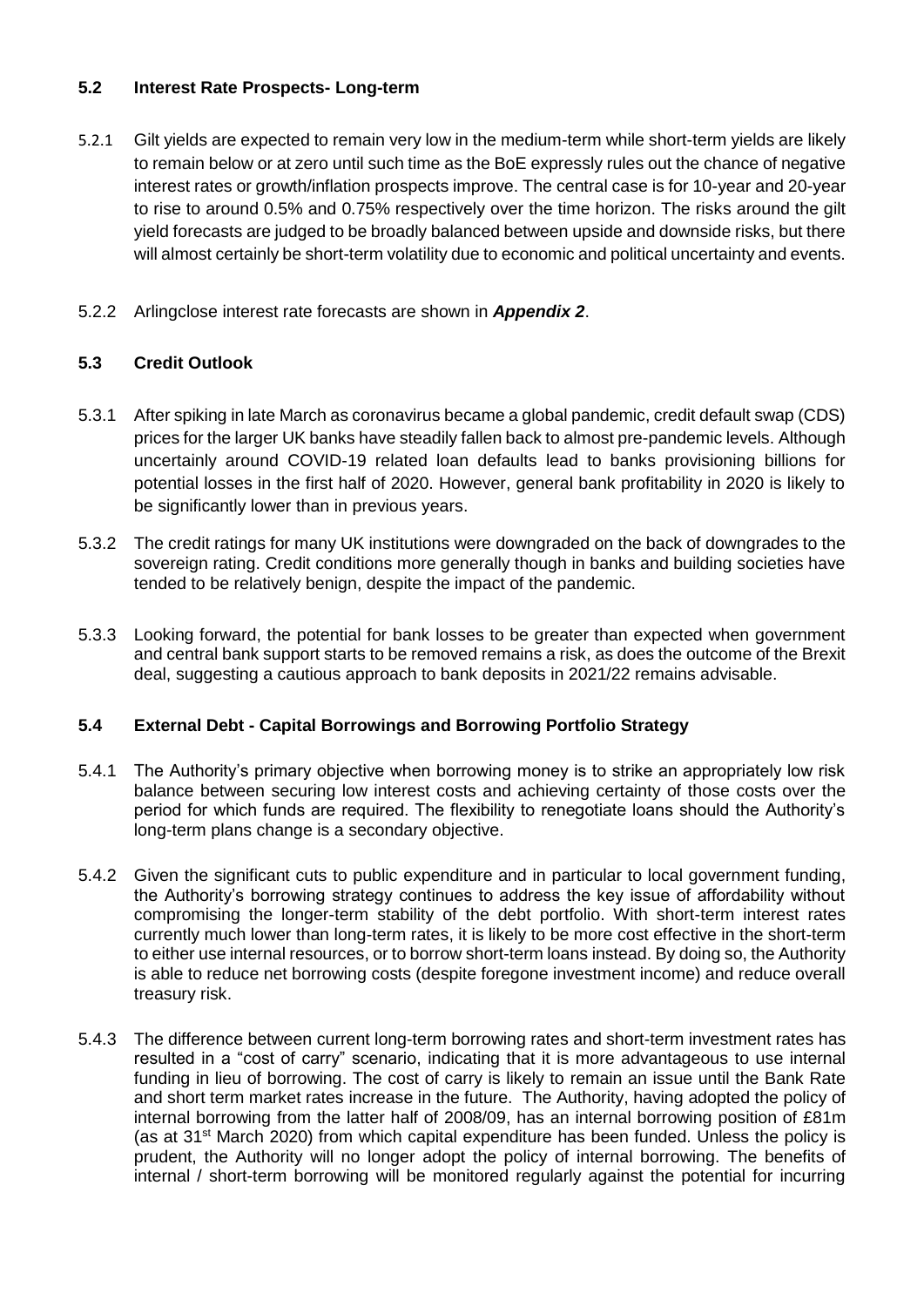additional costs by deferring borrowing into future years when long-term borrowing rates are forecast to rise modestly.

- 5.4.4 It is anticipated that the borrowing requirement of £37.2m will need to be taken up in 2021/22 for the General Fund to support the capital programme and provision has been made in the budget to fund this level of borrowing. Much of this borrowing has been deferred from previous financial years. The HRA will borrow £52.0m in 2021/22 to fund the WHQS capital programme and new affordable homes programme, though some of the HRA borrowing may be deferred to future years subject to the Business Plan revisions.
- 5.4.5 Therefore, the total 2021/22 borrowing requirement will be £89.2m comprising of:
	- 2021/22 supported borrowing approvals £4.9m
	- 2020/21 supported borrowing approvals £4.9m
	- 2019/20 supported borrowing approvals £4.9m
	- 2018/19 supported borrowing approvals £4.9m
	- 2017/18 supported borrowing approvals £5.0m
	- 2016/17 supported borrowing approvals £5.0m
	- 21st Century Schools LGBI- £4.2m
	- 21st Century Schools prudential borrowing (Band A) £3.4m
	- HRA WHQS £22.0m
	- HRA Affordable Housing £30.0m

The LGBI borrowing is funded by WG contributions to support the 21<sup>st</sup> Century Schools Band A capital programme. The borrowing approvals relate to previous financial years whereby the borrowing had been deferred and subsequently these are now being rolled forward until the Authority raises such loans. Capital expenditure in the relevant financial year that would have been funded by the borrowing approvals was subsequently funded from internal borrowing. Retrospectively borrowing these approvals will replenish the internal borrowing.

- 5.4.6 Whilst PWLB interest rates have been included in Appendix 2, it is possible that loans may be taken from other sources if interest rates are more advantageous. It is suggested that the target rate for new borrowing be set at 2.80% for a 25-year period loan. However, other periods will be considered if the rates are favourable.
- 5.4.7 Current PWLB forecasts suggest interest rates will remain volatile during 2021/22 and will be influenced by geopolitical tensions; global economic prospects and the outcome of the Brexit deal. The use of internal borrowing to fund the 2021/22 capital programme or the decision to defer borrowing as set out in paragraph 5.4.4 could expose the Authority to rising interest rates thus making it expensive to borrow at a later date. A budget to cover the cost of raising £37.2m new debt finance will remain in place irrespective of the decision to borrow internally or externally.
- 5.4.8 Any short-term funding would need to be in line with the 'Upper Limit for Variable Rates' as defined in the prudential indicators in *Appendix 5* (30% of Net Debt Outstanding) within the CIPFA "Prudential Code for Capital Expenditure in Local Government".
- 5.4.9 Officers, in conjunction with the Treasury Management Adviser, will continue to monitor both the prevailing rates and the market forecasts, responding to changes when necessary. The following borrowing sources will be considered by the Authority to fund short-term and long-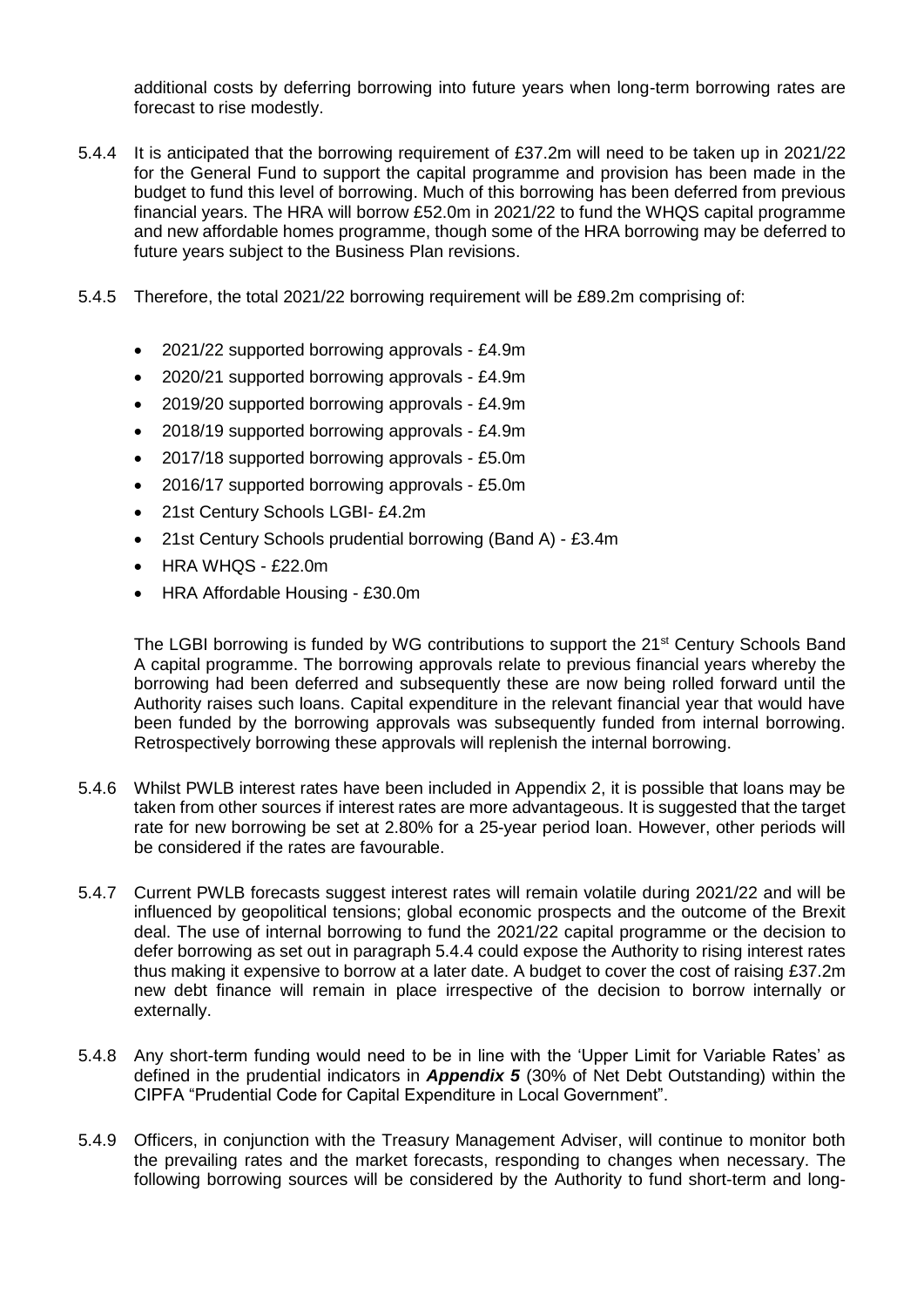term borrowing (and in no particular order):

- Internal reserves
- Public Works Loan Board (PWLB)
- Local Authorities
- European Investment Bank (NB the EIB will only lend up to 50% towards the funding of a specific project and needs to meet the EIB's specific criteria. The project cost must also be at least €10m)
- Leasing
- Capital market bond investors
- Other commercial and not for profit sources
- Any other bank or building society authorised to operate in the UK
- UK public and private sector pension funds
- UK Municipal Bonds Agency and other special purpose companies created to enable local authority bond issues
- Any counterparty approved for investments
- 5.4.10 In addition, capital finance may be raised by the following methods that are not borrowing, but may be classed as other debt liabilities:
	- operating and finance leases
	- hire purchase
	- Private Finance Initiative
	- sale and leaseback
- 5.4.11 The Authority may borrow short-term loans (up to twelve months) to cover unexpected cashflow shortages.
- 5.4.12 The Authority may arrange forward starting loans during 2021/22, where the interest rate is fixed in advance, but the cash is received in later years. This would enable certainty of cost to be achieved without suffering a cost of carry in the intervening period as well as mitigate against the risk of rising borrowing interest rates.
- 5.4.13 **Municipal Bond Agency:** The UK Municipal Bonds Agency plc was established in 2014 by the Local Government Association as an alternative to the PWLB. It plans to issue bonds on the capital markets and lend the proceeds to local authorities. This will be a more complicated source of finance than the PWLB for two reasons: borrowing authorities may be required to provide bond investors with a guarantee over the very small risk that other local authority borrowers default on their loans; and there will be a lead time of several months between committing to borrow and knowing the interest rate payable. Any decision to borrow from the Agency will therefore be the subject of a separate report to Cabinet.

## **5.5 Authorised Limit for External Debt (The Authorised Limit)**

5.5.1 As a consequence of 5.4.1 to 5.4.13 above**,** the Authorised Limit will be the upper limit of the Authority's borrowing, based on a realistic assessment of risks. It will be established at a level that will allow the Authority to borrow sums, in excess of those needed for normal capital expenditure purposes in the event that an exceptional situation arises and would allow for take-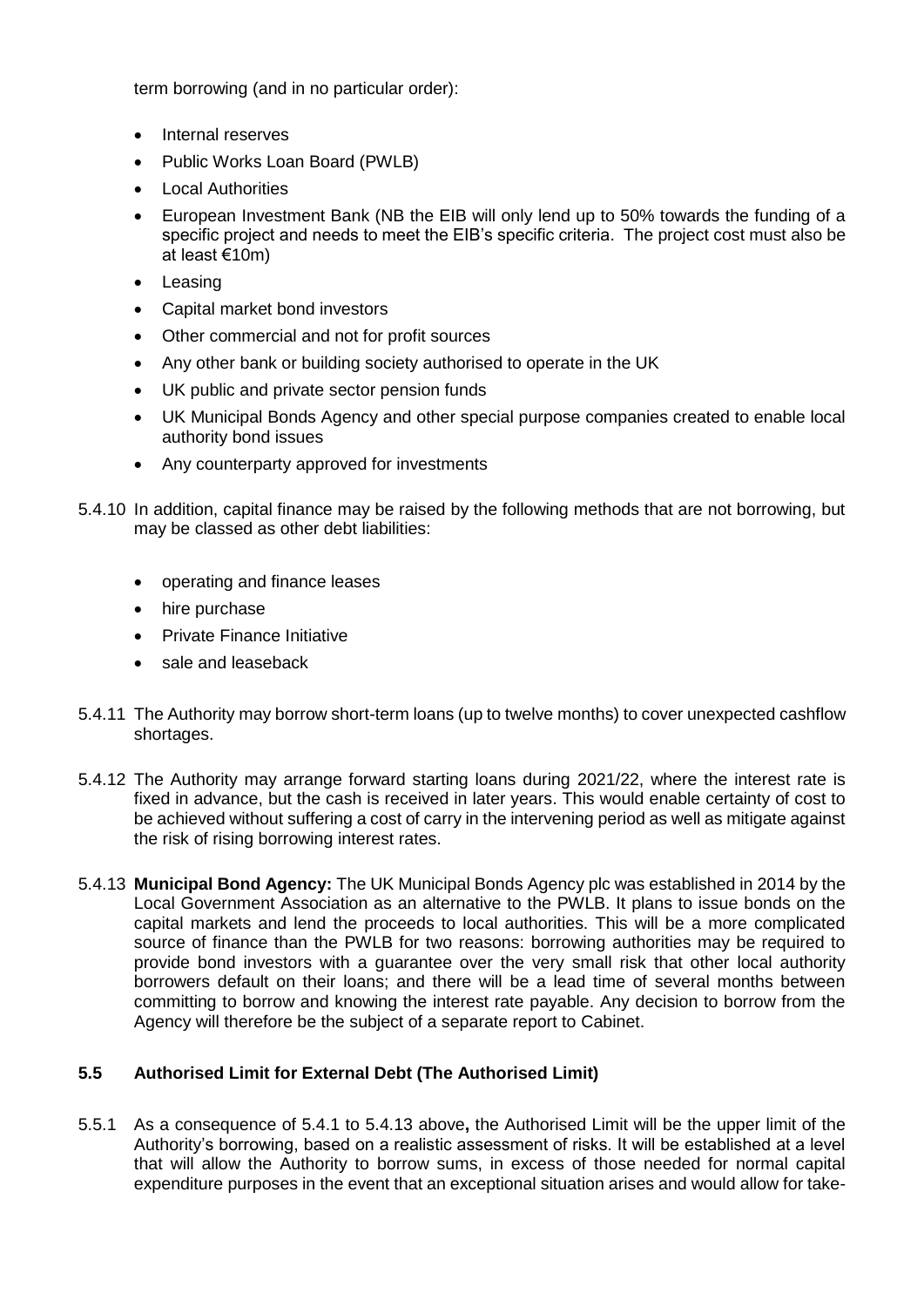up of supported borrowing. It is not a limit that the Authority would expect to borrow up to on a regular basis.

5.5.2 The limit will include borrowing and other long-term liabilities such as leases, private finance schemes and deferred purchase schemes.

## **5.6 The Operational Boundary**

- 5.6.1 This is based on the maximum level of external debt anticipated to be outstanding at any time in each year. It will be consistent with the assumptions made in calculating the borrowing requirements of the capital programme, but will also include an estimate of any borrowing for short term purposes, such as temporary shortfalls in incomes or to support active treasury management which would seek to take advantage of beneficial interest rate movements. It also allows for other long-term liabilities such as leases, private finance schemes and deferred purchase schemes.
- 5.6.2 The Operational Boundary should be set at a level which allows some flexibility but should be sufficiently below the Authorised Limit so that any breach of the operational boundary provides an early warning indicator of a potential breach of the Authorised Limit, allowing corrective action to be taken.

## **5.7 Interest Rate Exposure**

5.7.1 The Authority's borrowing policy makes use of both fixed and variable rate opportunities. Whilst fixed-rate borrowing and investment provides certainty with regard to future interest rate fluctuations, the flexibility gained by the use of variable interest rate instruments can aid performance. It allows the Treasury Manager to respond more quickly to changes in the market and to short term fluctuations in cash flow without incurring the penalties that would result from the recall of fixed rate investments.

## **5.8 Maturity Structure of Borrowing**

- 5.8.1 Whilst the periods of loans are dictated by the interest rates prevalent at the time, it is important to be mindful of the maturity profile of outstanding debt. Large 'peaks' are to be avoided, as it is possible for substantial loans to reach maturity at times when prevailing interest rates are high, and conversely, when interest rates are low, windows of opportunity may be lost.
- 5.8.2 As a result, it is necessary to determine both an upper and lower limit for borrowings which will mature in any one year.
- 5.8.3 Over the course of the medium-term financial plan and future years, a number of high interest rate PWLB loans will mature resulting in a saving to the Authority as the interest rate on replacement loans are likely to be lower in comparison.
- 5.8.4 Historically, the Authority has favoured PWLB loans with a twenty-five year loan maturity profile, but in the current climate of low interest rates (including Bank Rate); the Authority will also consider shorter dated loans (including local authority borrowing) to fund capital expenditure. Periods in excess of 25 years should also be considered in the event interest rates become advantageous.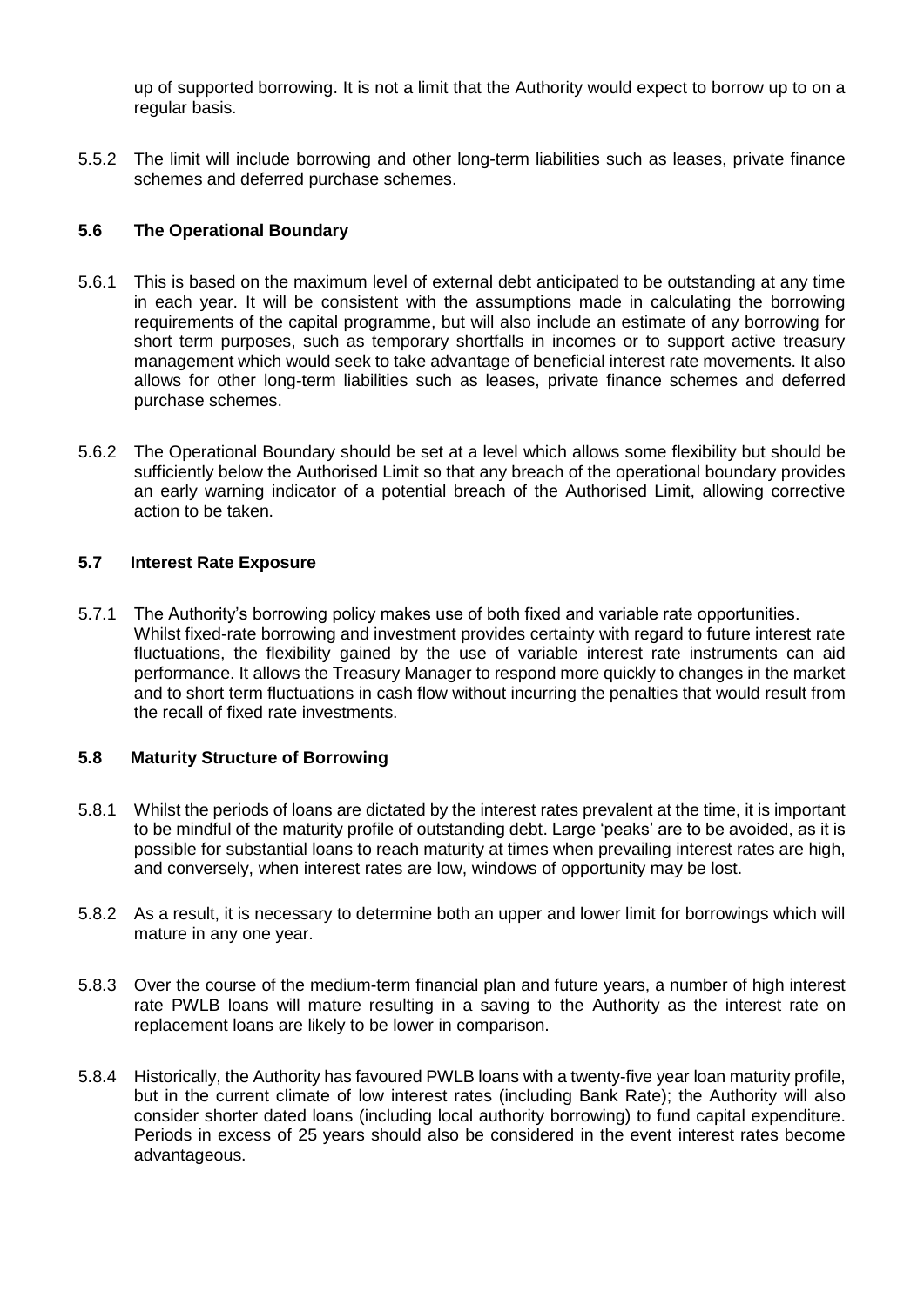5.8.5 The Authority has £30m of LOBO loans (Lender's Option Borrower's option) of which £20m of these can be "called" within 2021/22. A LOBO is called at its contract review date when the Lender is able to amend the interest rate on the loan at which point the Borrower can accept the new terms or reject and repay the loan. Any LOBOs called will be discussed with the Treasury Management Adviser prior to acceptance of any revised terms. Depending on the advice received, the Authority will consider, in the event of a repayment, the use of its cash investments balances or raising new debt to repay the loan.

## **5.9 Gross Debt and the Capital Financing Requirement**

5.9.1 A further requirement of the revised Prudential Code is to ensure that over the medium term debt will only be for a capital purpose, the Authority will ensure that debt does not, except in the short term, exceed the total of capital financing requirement in the preceding year plus the estimates of any additional capital financing requirement for the current and next two financial years.

## **5.10 Debt Rescheduling**

5.10.1 Due to the difference in the rates, it is unlikely that there will be many viable opportunities to reschedule loans (General Fund and the HRA) in the foreseeable future. However, should any such opportunities arise; any decision on debt rescheduling will be supported by the appropriate report detailing the options and potential savings from the Authority's Treasury Management Adviser.

## **5.11 Policy on Borrowing In advance of Need**

5.11.1 Whilst the Authority is able to borrow in advance of need, it is a requirement of the Code that any instance of pre-funding must be supported by a clear business case setting out the reasons for such activity. The Authority will prepare a business case whenever there is need to borrow in advance of need.

## **5.12 Annual Investment Strategy**

- 5.12.1 The CIPFA Code and the Welsh Government Guidance require the Authority to invest its funds prudently, and to have regard to the security and liquidity of its investments before seeking the highest rate of return, or yield. The Authority's objective when investing money is to strike an appropriate balance between risk and return, minimising the risk of incurring losses from defaults and the risk of receiving unsuitably low investment income.
- 5.12.2 **Current strategy (2020/21)** At present the Authority lends to financial institutions, corporates and the UK Government using a range of financial instruments to diversify risk. These include unsecured corporate bonds; covered bonds (secured); fixed term deposits; certificate of deposits (CDs); T-Bills; the DMADF (DMO) money market funds and call accounts.
- 5.12.3 **The 2021/22 Investment Strategy** will continue with the lending approach as set out in the 2020/21 Strategy. Considerations will be given to pooled investments (property funds; equity funds; multi-asset funds) and non-treasury investments for the purpose of enhancing returns. Pooled funds will be held for minimum of five years to offset any premature exit costs. A lesser period would be considered only if it is cost neutral to the Authority.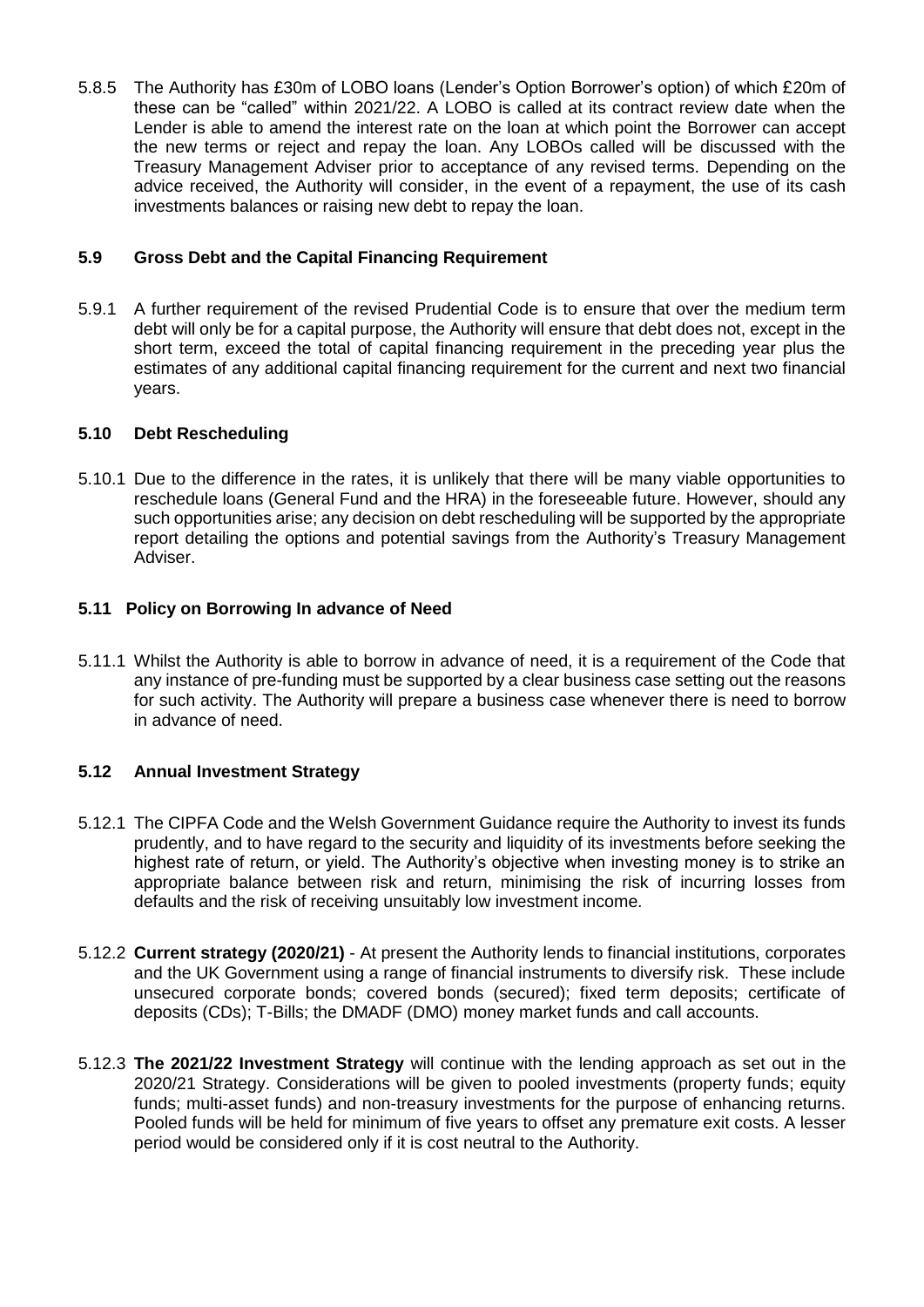- 5.12.4 This Strategy (2021/22), in line with the Welsh Government guidance, sets out the Authority's policies for (and in order of priority) the security, liquidity and yield of its investments. It will have regard to credit ratings and determine the periods for which funds may be prudently invested, whilst aiming to achieve, or better a target rate for investments of **0.1% (the base rate).** Creditworthiness approach, investment periods and the rationale for the target rate are explained in *Appendix 3.* The Authority's objective when investing cash is to strike an appropriate balance between risk and return, minimising the risk of incurring losses from defaults and the risk of receiving unsuitably low investment income.
- 5.12.5 The strategy sets out which investments the Authority may use for the prudent management of its balances during the financial year within the areas of 'specified' and 'non-specified' investments, and provides the appropriate authorisation for the in-house investment team to manage such investments. These are listed in *Appendix 4.*
- 5.12.6 The Authority will continue to diversify into more secure and/or higher yielding asset classes during 2021/22 in order to mitigate the risk stemming from regulations associated with Bank Bail-In; political uncertainty; and the risk of zero or negative Bank Rate. Short-term cash that is required for liquidity management will be deposited with local authorities (secured), Government securities (secured), money market funds (unsecured) and bank and building society investments (unsecured). Up to £60m will be made available for long-term investments.
- 5.12.7 In view of the ongoing volatility in the economy, and bank bail in risk, it is recommended that investments (both new and maturing) be placed with the most secure institutions as well as the most secure instruments (subject to liquidity requirements) as detailed in *Appendix 3*. Currently this would be AAA rated covered bonds, the Government (Debt Management Account Facility and Treasury Bills and Gilts), other Local Authorities and Public Bodies, such as Police and Fire Authorities, Repos, Registered Landlords, AAA Money Market Funds, and highly credit rated banks (subject to the creditworthiness limits referred to in the appendix 3). In light of Statutory and regulatory changes adopted by the Bank of England and Regulators with respect to Bail-In, it is recommended that the Authority moves away from unsecured lending (where possible and subject to liquidity requirements) to secured investments.
- 5.12.8 With respect to Repo agreements, Repo/Reverse Repo is accepted as a form of securitised lending and should be based on the GMRA 2000 (Global Master Repo Agreement). Should the counterparty not meet our senior unsecured rating then a 102% collateralisation would be required. The acceptable collateral can be anyone or combination of the following securities:
	- Index linked Gilts
	- Conventional Gilts
	- UK Treasury bills
	- DBV (Delivery By Value)
	- Corporate bonds
- 5.12.9 The Welsh Government maintains that the borrowing of monies for the purposes of investing or on-lending to benefit from differences in interest rates is unlawful. This Authority will not engage in such activity.
- 5.12.10 Under the Local Authorities (Capital Finance and Accounting) (Wales) (Amendment) Regulations 2004 regulation 12(b), the acquisition of share or loan capital in any corporate body would not be defined as capital expenditure as long as it is an investment for the purposes of the prudent management of the Authority's financial affairs. Due to the high risk of capital loss involved with such instruments, this Authority will not engage in such activity.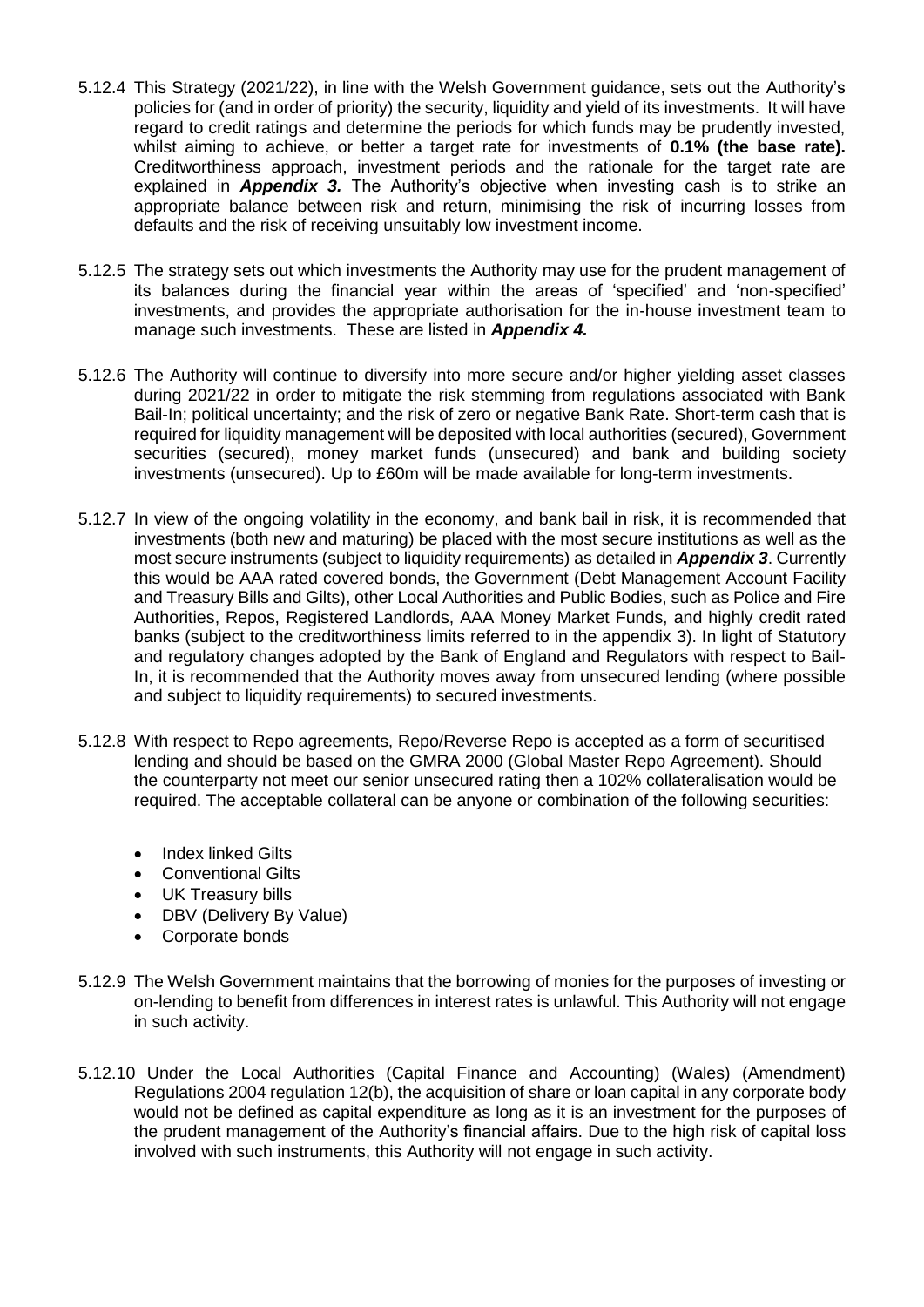- 5.12.11 A loan or grant to another body for capital expenditure by that body is also deemed by the 2003 Regulations to be capital expenditure by the Authority. This Authority will only engage in such activity with the approval of Council.
- 5.12.12 In the event that any existing investment appears to be at risk of loss, the Authority will make proper revenue provision of an appropriate amount in accordance with the relevant Accounting Regulations.
- 5.12.13 At the end of the financial year, the Authority will prepare a report on its investment activity as part of its Annual Treasury Management Strategy Report. This report will be supported throughout the year by quarterly monitoring reports to the Policy & Resources Scrutiny Committee (the responsible body for scrutiny of Treasury Management activities as required by the Code), which will include a review of the current strategy. A report to Council will also be prepared on a half-yearly basis.
- 5.12.14 It is a fundamental requirement of the Code that officers engaged in Treasury Management follow all Treasury Management policies and procedures and all activities must comply with the Annual Strategy.
- 5.12.15 The Welsh Government has reservations regarding borrowing in advance of need on the grounds that more money than is strictly necessary is likely to be put at risk in the investment market. As a result Officers must report any investment made as a result of borrowing in advance and must set out the maximum period for which the funds can be prudently committed. In the event that this Authority decides to take up such borrowing, it is suggested that any deposit made with these funds be limited to a maturity period of up to twelve months and prorata to coincide with the profiling of capital expenditure.

## **6. Policy on Use of Financial Derivatives**

- 6.1 The Localism Act 2011 includes a general power of competence that removes the uncertain legal position over English local authorities' use of standalone financial derivatives (i.e. those that are not embedded into a loan or investment). Although this change does not apply to Wales, the latest CIPFA Code requires authorities to clearly detail their policy on the use of derivatives in the Annual Treasury Management Strategy.
- 6.2 In the absence of any legislative power, the Authority's policy is not to enter into standalone financial derivatives transactions such as swaps, forwards, futures and options. Embedded derivatives will not be subject to this policy, although the risks they present will be managed in line with the overall risk management strategy.

## **7. Non-Treasury Investments**

7.1 Although not classed as treasury management activities and therefore not covered by the CIPFA Code or the WG Guidance, the Authority may also purchase property for investment purposes and may also make loans and investments for service purposes. Such loans and investments will be subject to the Authority's normal approval processes for revenue and capital expenditure and need not comply with this treasury management strategy. As a result of a change in PWLB terms, PWLB loans are no longer available to local authorities planning on buying investment assets primarily for yield.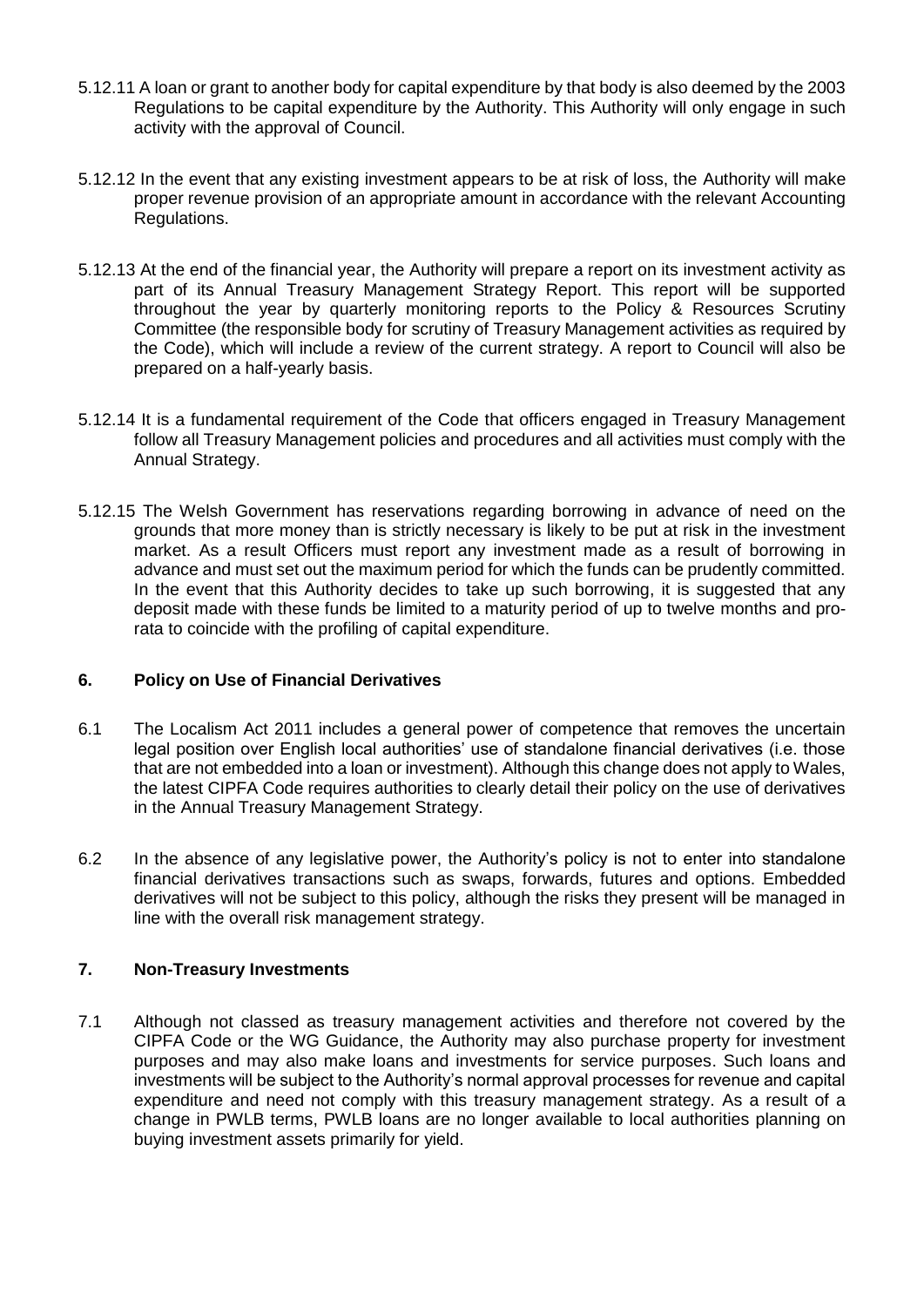## **8. Treasury Management Adviser**

8.1 The Authority has appointed Arlingclose Limited as its external Treasury Management Adviser and receives a number of services including specific advice on investment, debt and capital finance issues; counterparty advice; economic forecasts and commentary; workshops, training and seminar events; and technical advice (including accountancy).

## **9. Treasury Management Training**

- 9.1 The revised CIPFA Code, adopted by the Authority in January 2012, requires that Local Authorities must ensure that all staff and those Members with responsibility for Treasury Management receive the appropriate training. To this end the following will be observed:
	- The contract for Treasury Consultancy Services includes requirements for Member and Officer training to be provided during any year.
	- Officers will attend any courses/seminars that are appropriate especially where new regulations are to be discussed.
	- Officers will update Members during the financial year by way of seminars/workshops/reports.
	- Officers will utilise on line access to the CIPFA Treasury Forum and the CIPFA Technical Information Service.
	- Relevant staff are encouraged to study professional qualifications from CIPFA; the Association of Corporate Treasurers; and other relevant organisations.
- 9.2 Officers will look to schedule Member training for autumn 2021. Further training will be undertaken as and when required.

## **10. PRUDENTIAL INDICATORS**

## **10.1 Capital Financing Requirement**

- 10.1.1 The Capital Financing Requirement (CFR) measures the authority's underlying need to borrow for a capital purpose. In accordance with best professional practice, the authority does not associate borrowing with particular items or types of expenditure. CIPFA's Prudential Code for Capital Finance in Local Authorities recommends that the Authority's total debt should be lower than its highest forecast CFR over the next three years.
- 10.1.2 The capital financing requirement is below the authorised borrowing limits in order to allow scope for short-term cash flow borrowing and provision for unforeseen contingencies.
- 10.1.3 The estimated values of Capital Financing Requirement for the period under review are shown in *Appendix 6* attached**.**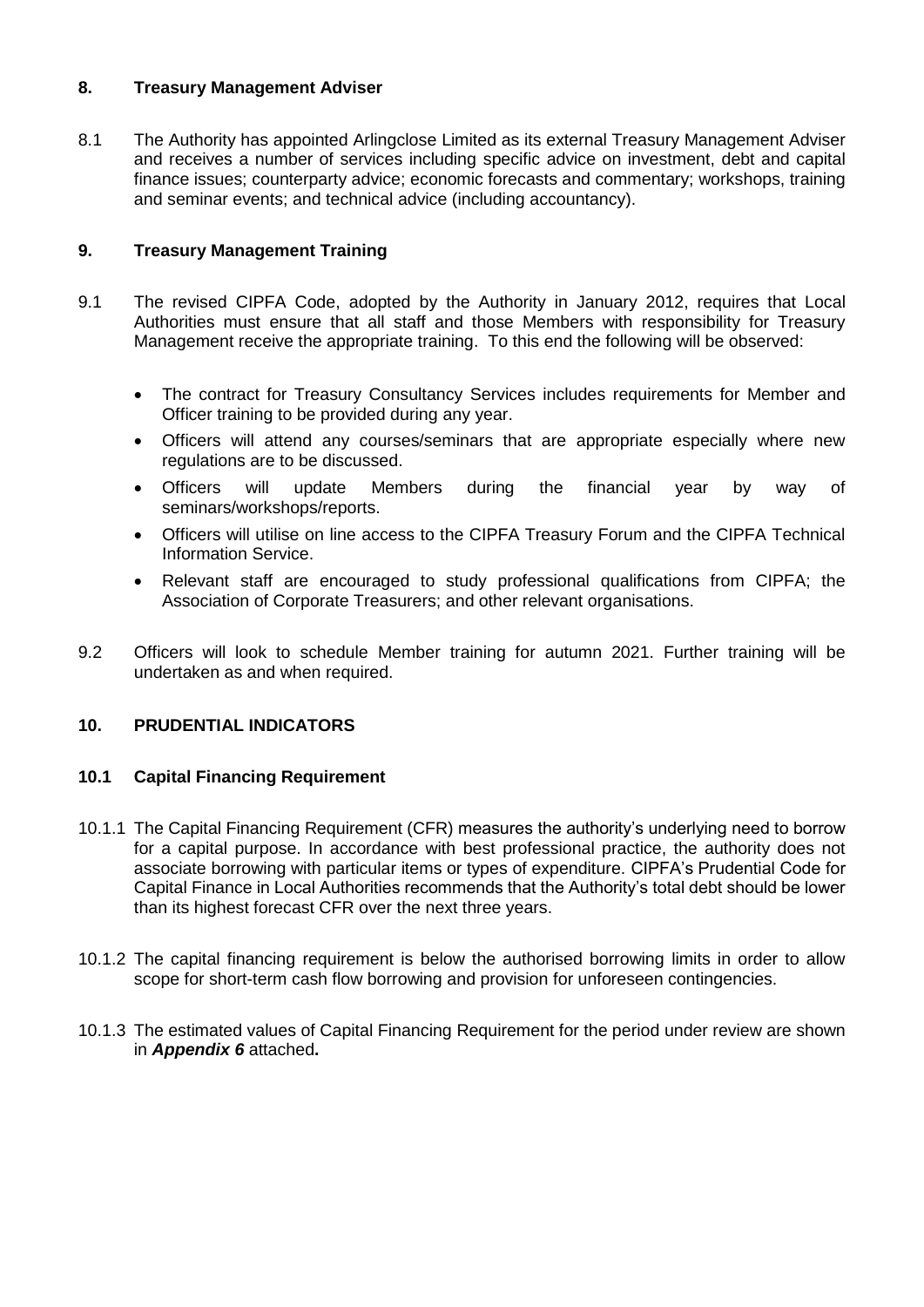#### **10.2 Prudential Indicators – "Prudence"**

10.2.1 The proposed Prudential Indicators for Treasury Management Strategy are detailed in *Appendix 5*.

## **10.3 Prudential Indicators – "Affordability" [***Appendices 6 and 7***]**

- 10.3.1 There is a requirement to analyse and report the capital financing costs, and express those costs as a percentage of the net revenue streams of the Authority.
- 10.3.3 The General Fund future revenue streams are based upon the content of "the Budget Report".
- 10.3.4 Future revenue streams for Housing Revenue Account (H.R.A.) have been projected on the basis of a 1.5% increase applied to the rental income (using 2020/21 as a base), less an adjustment for estimated reduction in housing stock as a result of the "Right to Buy" sales.

## **10.4 Capital Expenditure and Funding**

- 10.4.1 The summary Capital Expenditure and funding, as shown in *Appendix 7* of this report has been considered in "the Budget Report".
- 10.4.2 The Revenue Support Grant (RSG) provided by the Welsh Government (WG) includes an element to off-set the costs of borrowing funds for capital purposes. WG has announced supported borrowings of £4.84m in respect of the 2021/22 financial year, together with General Capital Grant funding of £4.86m.
- 10.4.3 For calculation purposes, it has been assumed that the supporting borrowing element of funding support will remain static for 2022/23 and for 2023/24, whilst the capital grant has been revised down to 2019/20 level. HRA provisional values for the years 2021-2024 are based on the 2020/21 allocation of the Major Repairs Allowance of £7.35m and assumed to continue at this level for future years.

## **11. MINIMUM REVENUE PROVISION (MRP)**

- 11.1 In accordance with the Amendment Regulations, rather than applying a defined formula, the Authority is now only required to apply a charge that is 'prudent'. A "prudent" period of time for debt repayment is defined as one which reflects the period over which the associated capital expenditure provides benefits.
- 11.2 The Amendment Regulations also introduced an additional reporting requirement. Authorities are now required to submit to full Council, for approval, an Annual MRP Statement, setting out the policy to be adopted for the year following.
- 11.3 The Authority will continue to apply the revised MRP policy that was agreed by Members on 24<sup>th</sup> January 2017. MRP on supported borrowings will be charged at 2% over 50 years. MRP on unsupported borrowings will be charged at the PWLB annuity loan rate equivalent to the life of the asset. The MRP policy is detailed in **Appendix 8**.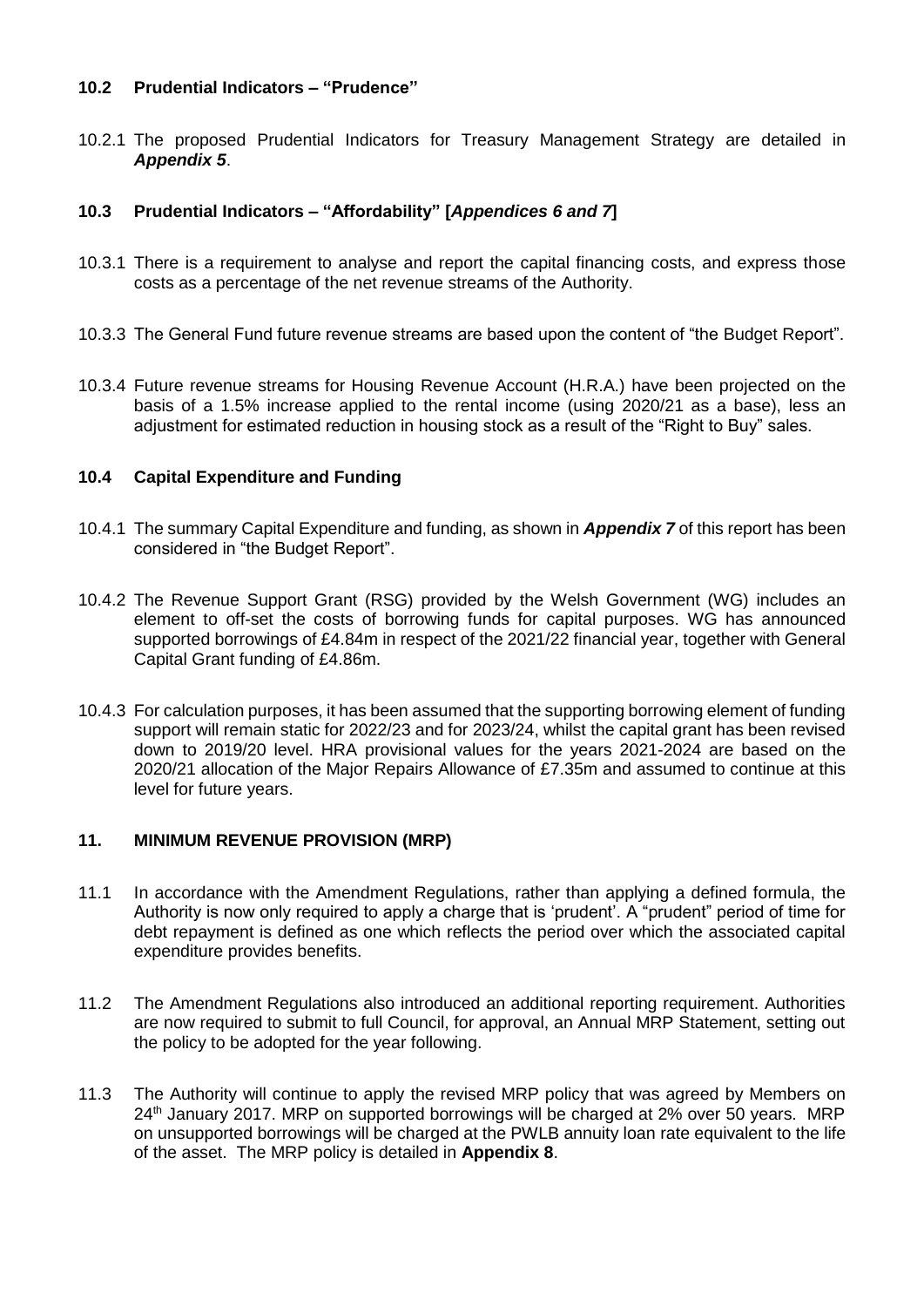## **12. OTHER LOCAL ISSUES**

## **12.1 The Authority's Banker**

- 12.1.1 The Authority will ensure that its day-to-day banking activity is undertaken with an investment grade bank. If the Authority's Bank is downgraded during the contract period (as specified under the Banking Services Contract) to non-investment grade, reasonable measures will need to be undertaken to mitigate the risk associated with further downgrades, and the risk of losing funds if the Bank was to default.
- 12.1.2 Reasonable measures will need to include (and not limited to) keeping balances to a minimum; hourly review of bank balances for the Group Accounts and subsequently transferring surplus balances to a Call Account; re-routing material income (maturing investments, grants) to a bank account held outside of the existing bank arrangement; and consideration of contingency banking arrangements with another bank should the risk be severe to the Authority's operational requirements. Cabinet will be kept informed if such risks arise.

## **12.2 Policy on Apportioning Interest to the HRA**

- 12.2.1 On 1st April 2015 the HRA exited the subsidy mechanism by way of the HRA buyout process. As a result, the Authority will operate a single consolidated pool of debt that will hold all debt (new and old loans), and annually recharge the HRA the interest payable on all loans using the average rate of interest as a recharge rate.
- **12.3 Markets in Financial Instruments Directive:** The Authority has opted up to professional client status with its providers of financial services, including advisers, banks, brokers and fund managers, allowing it access to a greater range of services but without the greater regulatory protections afforded to individuals and small companies. Given the size and range of the Authority's treasury management activities, the Chief Financial Officer believes this to be the most appropriate status.

## **12.4 IFRS 9 Classification**

12.4.1 Under the IFRS 9 standard, the accounting for certain investments depends on the Authority's "business model" for managing them. The Authority aims to achieve value from its internally managed treasury investments by a business model of collecting the contractual cash flows and therefore, where other criteria are also met, these investments will continue to be accounted for at amortised cost

## **13**. **ASSUMPTIONS**

- 13.1 The details set out in the report are based on interest rate forecasts provided by the Authority's Treasury Management Adviser.
- 13.2 It is currently assumed that investment cash balances remain at £100m throughout 2021/22 in order to deliver the investment returns stated within this report.
- 13.3 It has been assumed that the Authority will fund a proportion of its capital programme through supported borrowing.
- 13.4 It has been assumed that the HRA's borrowing needs are based on the current Business Plan at the time of writing this report.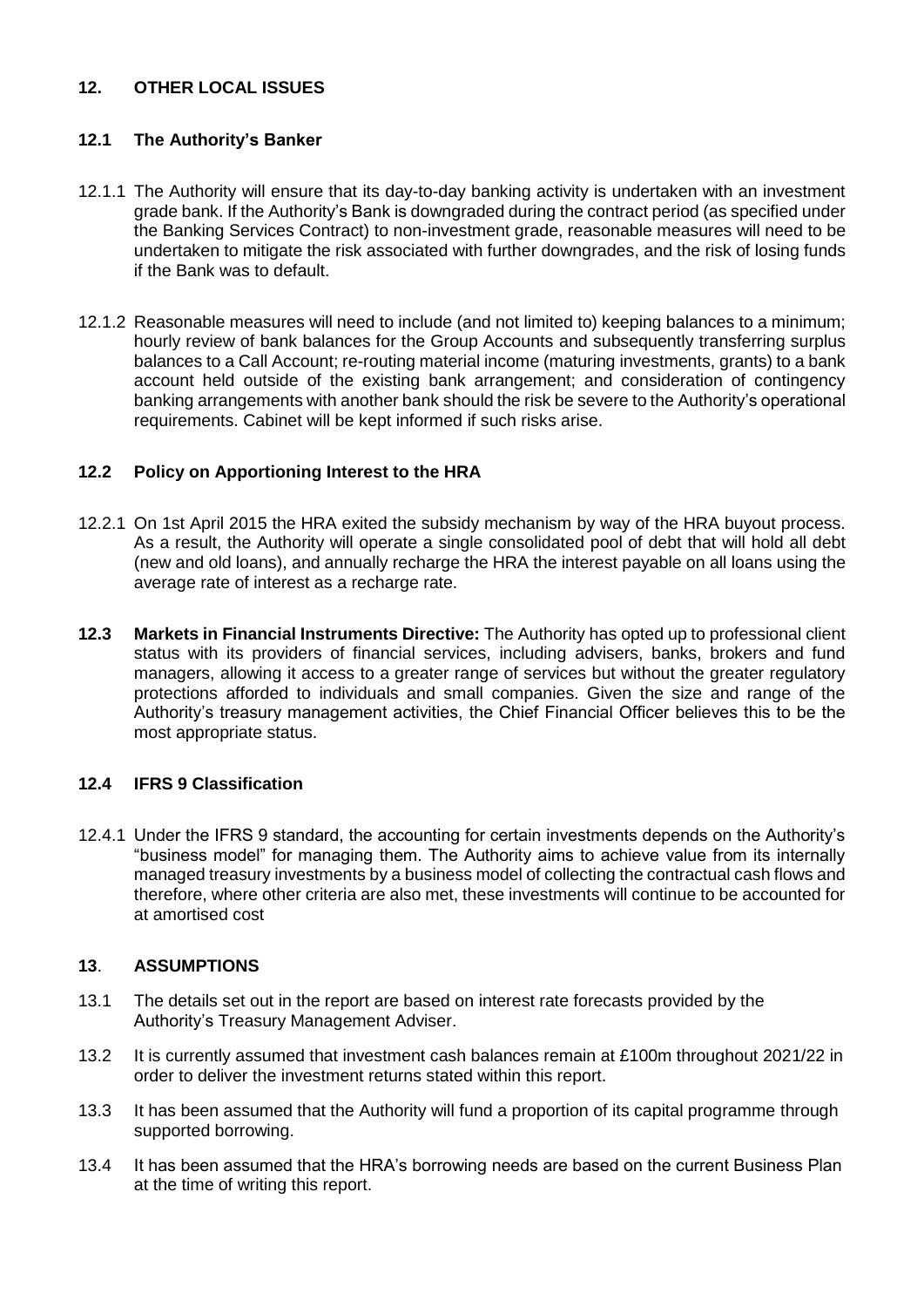## **14. LINKS TO STRATEGY**

- 14.1 The report has links to the strategic themes of the Authority, taking into account cross-cutting issues where relevant. It has specific links to the effective and efficient application and use of resources.
- 14.2 Prudent financial management contributes to the following Well-being Goals within the Wellbeing of Future Generations Act (Wales) 2015:-
	- A prosperous Wales.
	- A resilient Wales.
	- A healthier Wales.
	- A more equal Wales.
	- A Wales of cohesive communities.
	- A Wales of vibrant culture and thriving Welsh Language.
	- A globally responsible Wales.

## **15. WELL-BEING OF FUTURE GENERATIONS**

15.1 The establishment of treasury management strategy is a key element of effective financial management and risk management of the Authority's cash balances, investments and the timely service of debt, which assists the achievement of the Well-being Goals within the Wellbeing of Future Generations Act (Wales) 2015.

## **16. EQUALITIES IMPLICATIONS**

16.1 There are no potential equalities implications of this report and its recommendations on groups or individuals who fall under the categories identified in the Council's Strategic Equality Plan. There is no requirement for an Equalities Impact Assessment Questionnaire to be completed for this report.

## **17. FINANCIAL IMPLICATIONS**

17.1 As detailed throughout the report.

## **18. PERSONNEL IMPLICATIONS**

18.1 There are no personnel implications.

## **19. CONSULTATION**

19.1 The report was presented to the Policy and Resources Scrutiny Committee on the 12<sup>th</sup> January 2021 for their comment as part of the consultation process. The Scrutiny Committee made the following comments and recommendation to Council: -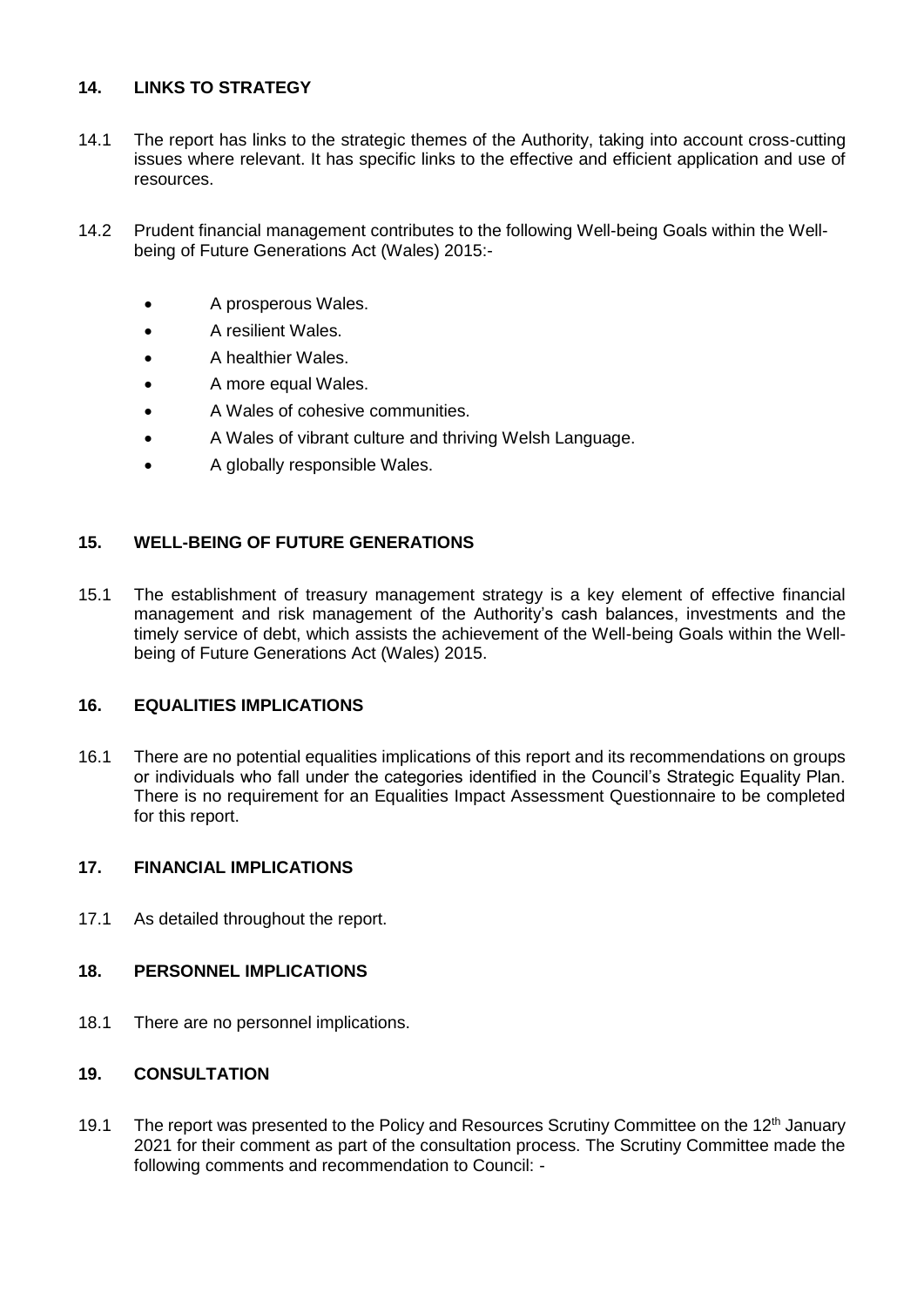One Member expressed the view that a future unstable economy as a result of the Covid-19 pandemic presented challenges to those planning financial strategies.

Another Member observed that it was impossible to make accurate financial predictions in a climate of uncertainty on considerations such as interest rates. The Head of Financial Services and S151 Officer recognised that unfortunately the future global outlook was looking bleak but advised that the draft budget proposals gave a flavour of the financial outlook for the four years beyond 2021/22 but that this was dependent on outside factors. One Member queried if it was necessary to borrow £37.2M for the General Fund when historically the capital programme was usually underspent. The Head of Financial Services and S151 Officer advised that the figure represented borrowing approvals received over an extended period and was not actual money borrowed as internal balances linked to the Council's reserves and investments had been used instead. Members heard that the figure is included in the report to ensure budget cover, but the Council was not intending to borrow in the next financial year. The Member also asked if there was an intention to use a Municipal Bond Agency. The Group Accountant advised that there was no intention to borrow from the Municipal Bond Agency at this stage. The Council are in regular dialogue with our Treasury Advisors regarding possible investment options that would maximise returns.

Having noted the contents of the report the Policy and Resources Scrutiny Committee by a majority present, and in noting in that there were no abstentions and no votes against, RECOMMENDED to Council that recommendations 3.1 – 3.9 be approved.

19.2 No external consultation is required for the purposes of the report. However, advice has been sought from the Authority's current Treasury Management Adviser.

## **20. STATUTORY POWER**

20.1 Local Government Act 1972

Author: Rhiann Williams – Group Accountant -Treasury Management & Capital

Consultees: Policy and Resources Scrutiny Committee Corporate Management Team (CMT) Stephen Harris – Head of Financial Service and S151 Officer Andrew Southcombe – Finance Manager, Corporate Finance Robert Tranter- Head of Legal Services & monitoring Officer Cllr E. Stenner – Cabinet Member for Finance, Performance & Planning

## **Appendices:**

Appendix 1 Local Government Investments - Definitions Appendix 2 Interest Rates – Forecasts/Indicative Appendix 3 Credit Policy, Investment Ratings, Periods and Targets Appendix 4 Investments to be used and "in house" authorisations Appendix 5 Treasury Management Strategy Indicators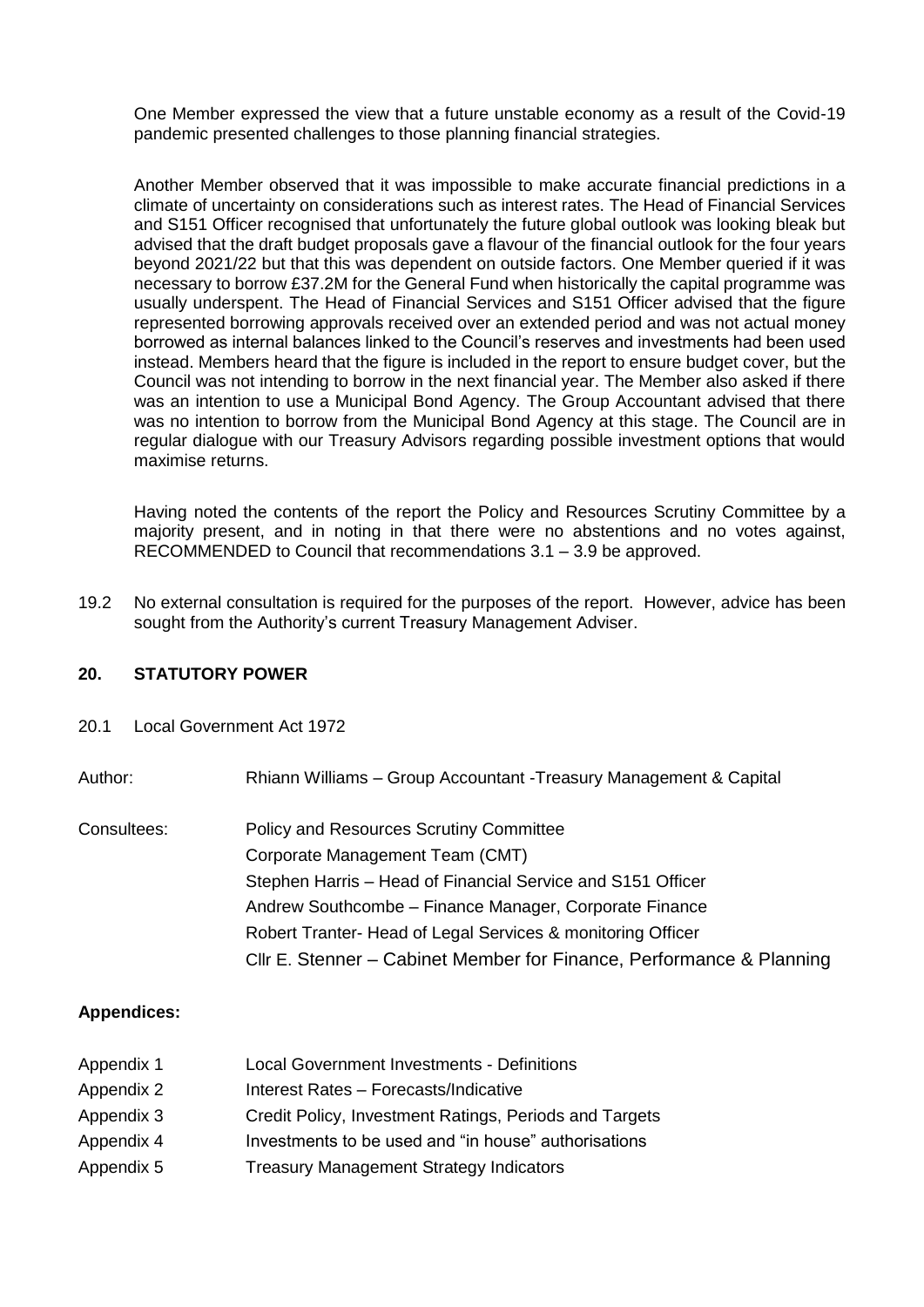Appendix 6 Prudential Indicators – Capital Finance Appendix 7 Capital Expenditure and Funding Appendix 8 MRP Policy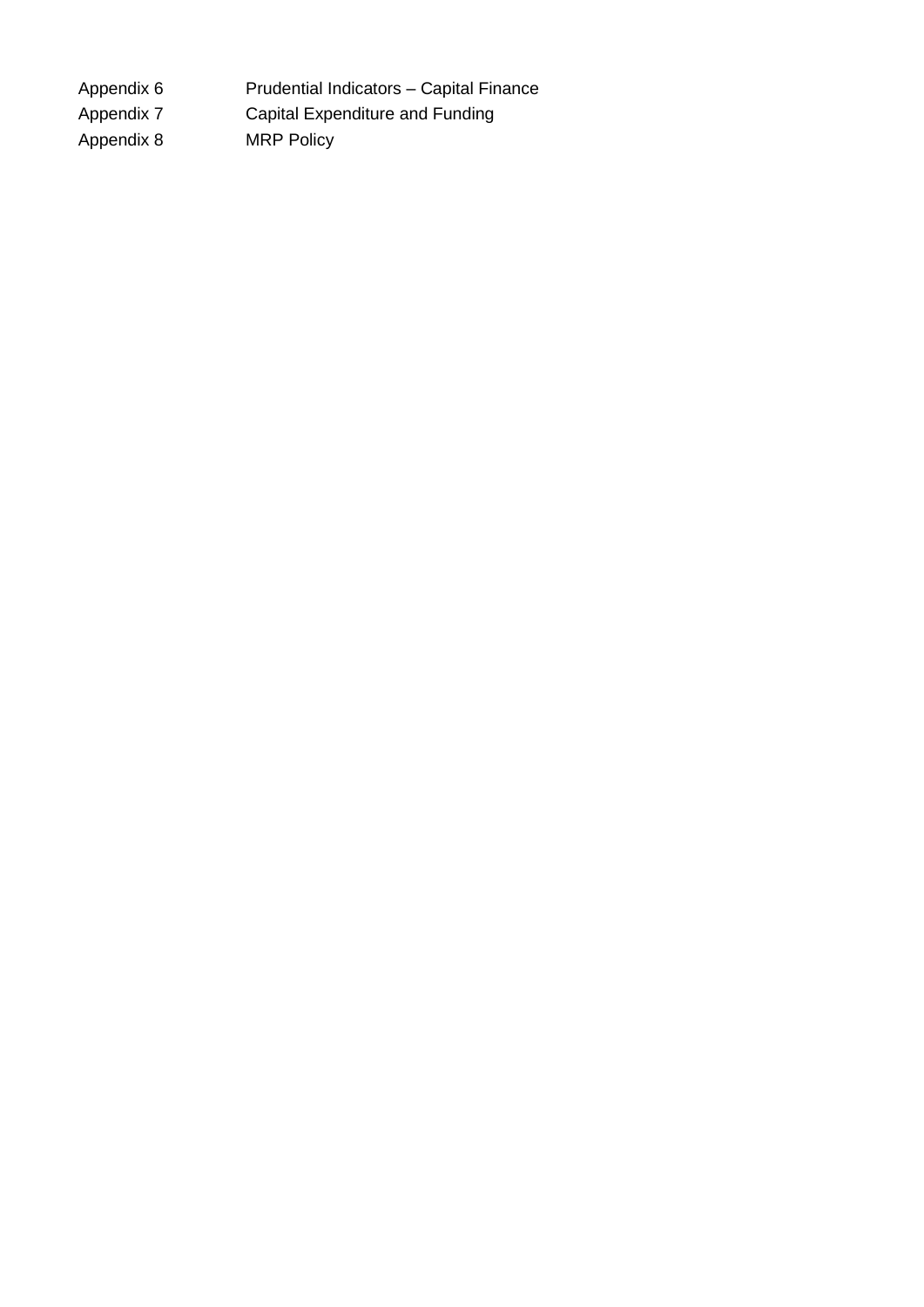## **Appendix 1**

## **Local Government Treasury Management Definitions**

#### **Investment**

In the context of a local authority cash deposit, an investment is a monetary asset deposited with a credible institution with the objective of providing income in the future. This is a transaction which relies upon the power in section 12 of the 2003 Act and is recorded in the balance sheet under the heading of investments within current assets or long-term investments.

## **Long-term Investment**

This is any investment other than one which is contractually committed to be paid within 12 months of the date on which the investment was made.

## **Credit Rating Agency**

An independent company that provides investors with assessments of an investment's risk and the three most prominent are.

> Standard and Poor's (S & P) Moody's Investors Service Limited (Moody's) Fitch Ratings Limited (Fitch)

## **Specified Investment**

An investment is a specified investment if it satisfies the following conditions:

- 1. The investment is denominated in sterling and any payments or repayments in respect of the investment are payable only in sterling.
- 2. The investment is not a long-term investment (as defined above).
- 3. The investment is not considered to be capital expenditure.
- 4. One or both of the following conditions is both:
	- The investment is made with the UK Government or a local authority (as defined in section 23 of the 2003 Act) or local authorities in Scotland and Northern Ireland or a parish or community council.
	- The investment is made with a body or in an investment scheme which has been awarded a high credit rating by a credit rating agency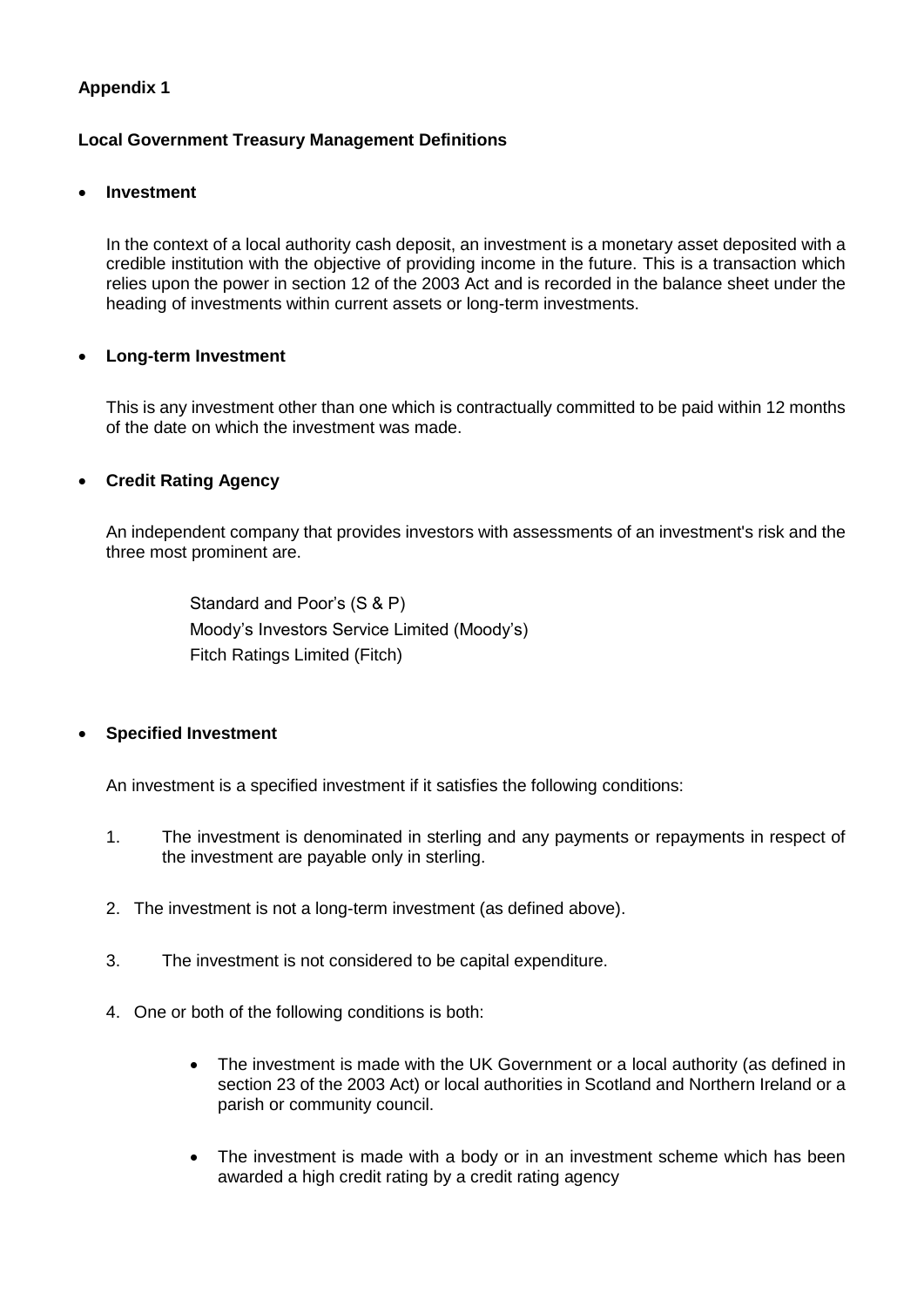5. The principal sum to be repaid at maturity is the same as the initial sum invested other than investments in the UK Government.

# **Non-specified Investments**

These are investments, which do not meet the conditions of specified investments.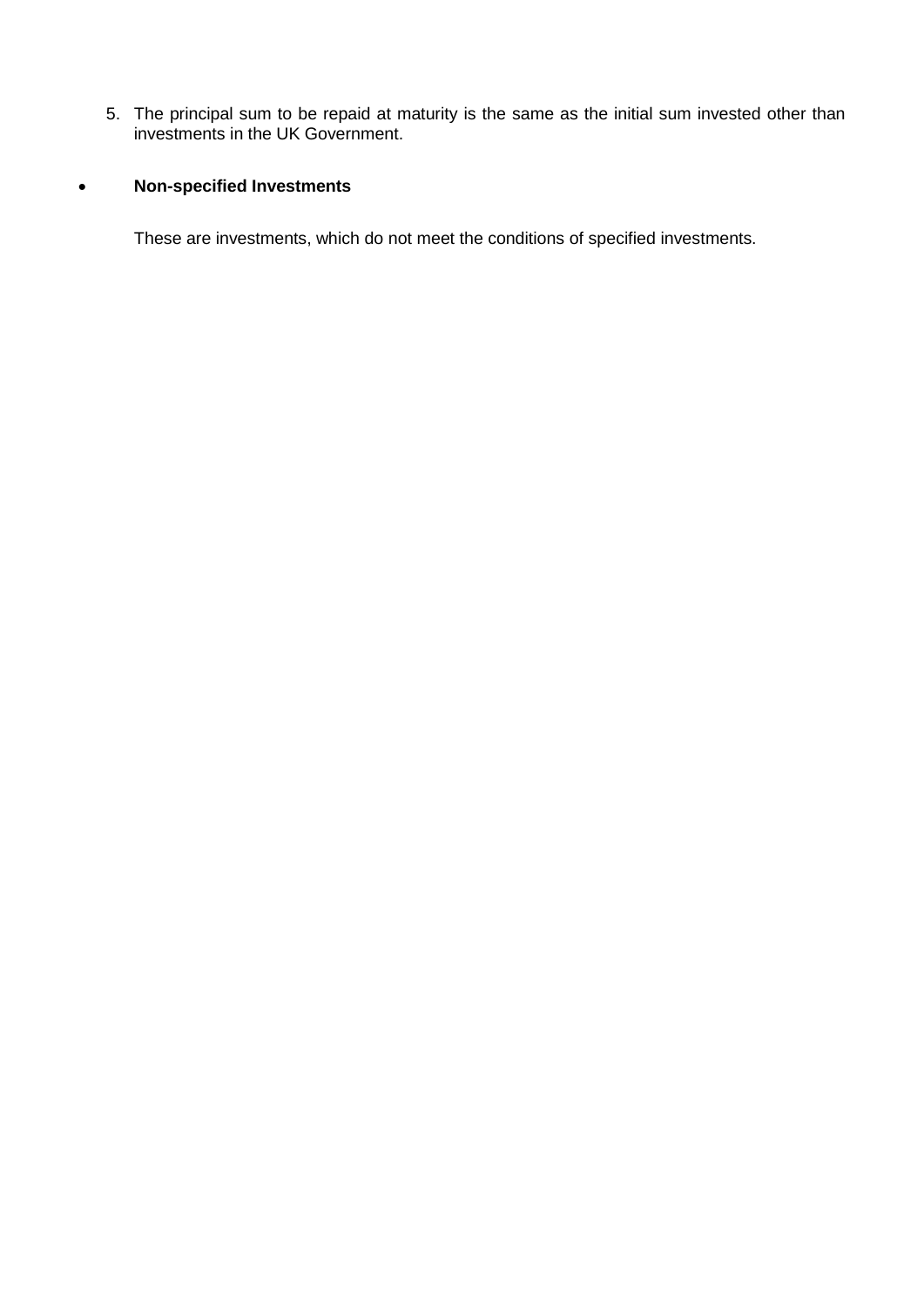# **Appendix 2 Interest Rate Forecasts**

# **Bank Rate (Forecasts as at November 2020 and subject to change)**

|            | Arlingclose (Central case) |  |  |
|------------|----------------------------|--|--|
| 2021/22 Q1 | 0.10%                      |  |  |
| 2021/22 Q2 | 0.10%                      |  |  |
| 2021/22 Q3 | 0.10%                      |  |  |
| 2021/22 Q4 | 0.10%                      |  |  |
| 2022/23    | 0.10%                      |  |  |
| 2023/24    | 0.10%                      |  |  |

# **PWLB (Forecasts as at November 2020 and subject to change- Source Arlingclose (Upside case)**

|         | $Q1 - 2021/22$ | $Q2 - 2021/22$ | $Q3 - 2021/22$ | $Q4 - 2021/22$ |
|---------|----------------|----------------|----------------|----------------|
| 5 Year  | 1.25%          | 1.35%          | 1.40%          | 1.45%          |
| 10 Year | 1.55%          | 1.65%          | 1.65%          | 1.75%          |
| 20 year | 1.90%          | 2.00%          | 2.00%          | 2.05%          |
| 50 Year | 1.80%          | 1.90%          | 1.90%          | 1.95%          |

For budget setting and financial planning, the following rates have been assumed.

| <b>Budget Period</b> | <b>Investment Returns</b> | <b>Borrowing Rates (PWLB 50</b><br>Years) |
|----------------------|---------------------------|-------------------------------------------|
| 2021/22              | 0.10%                     | 1.95%                                     |
| 2022/23              | 0.10%                     | 1.95%                                     |
| 2023/24              | 0.10%                     | 1.95%                                     |
| 2024/25              | 0.10%                     | 1.95%                                     |
| 2025/26              | 0.10%                     | 1.95%                                     |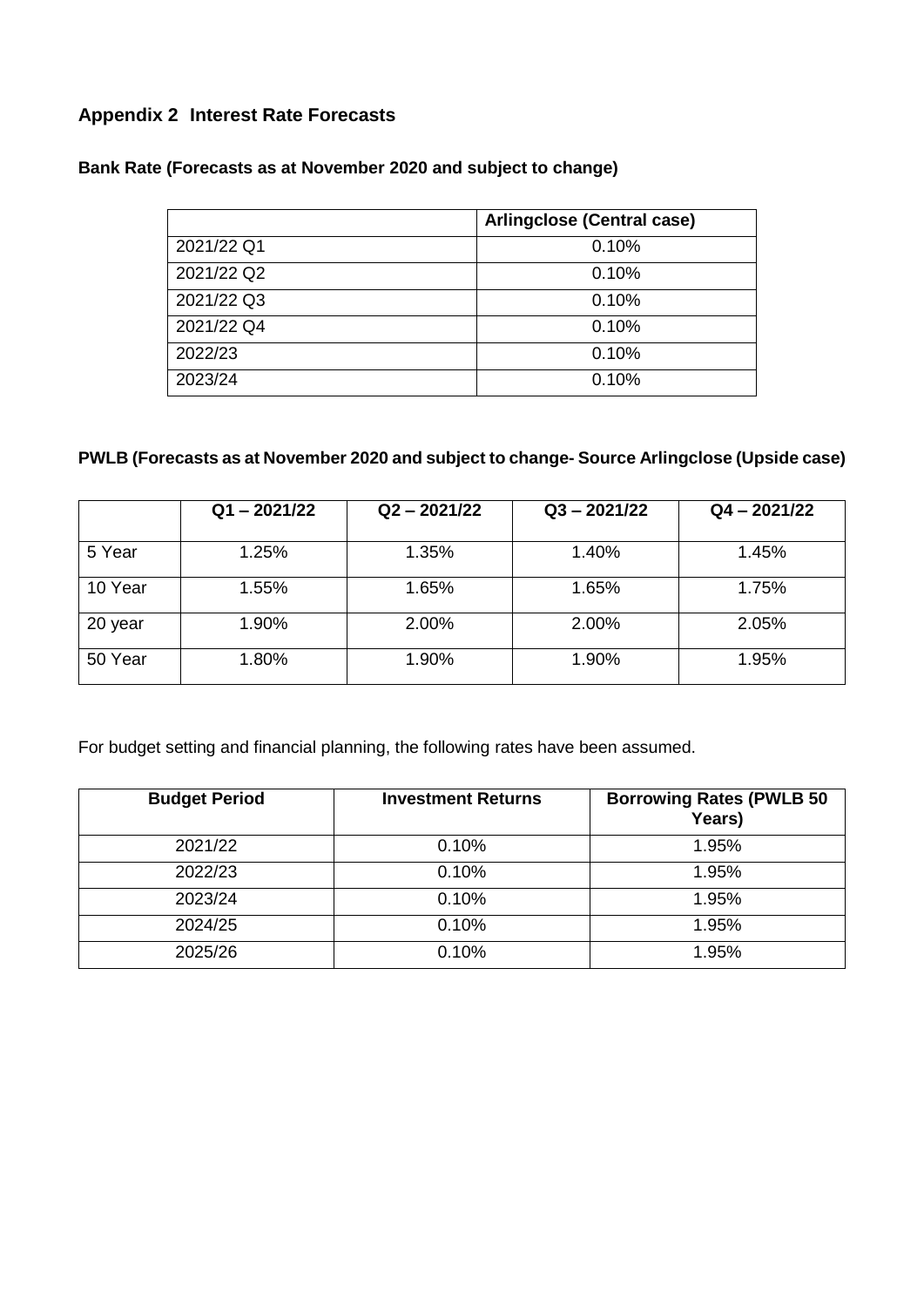# **Appendix 3 Credit Risk Policy**

## **Bank Bail-In**

Bail-in legislation has now been fully implemented in the European Union and major economies around the World. In addition, the largest UK banks have ring-fence their retail and investment banking functions into separate legal entities during 2018 and 2019. The impact of the structural change on the banks credit rating was minimal. Bail-In proposals, an approach where retail customers of a failing bank are protected under compensation schemes (up to a threshold) and losses are covered by investor's equity capital in the first instance, followed by junior debt and then senior unsecured debt and deposits. The Bank of England has stated that in the event of failure, banks with assets greater than £25 billion are more likely to be bailed-in than made insolvent, increasing the chance of the Authority maintaining operational continuity.

A bail-in is likely, although not certain, to happen over the course of a weekend, with much of the preparatory work having been undertaken in advance as the bank continues to fail regulatory conditions. The announcement of a bail-in, including which creditors will be affected, will normally be made by the Bank of England on a Sunday evening before the Asian markets open. Apart from the affected creditors, the bank will open for business as normal on the Monday morning. Where a banking group comprises several UK bank companies, it is likely that all group banks will be bailed-in together. Separately capitalized subsidiaries in other countries might not be bailed-in; that will be a matter for the local regulator. Before a bail-in, the bank's ordinary shareholders will have their shares expropriated and they will therefore no longer be the bank's owners. Building societies, which are mutually owned by their customers, will be converted to banks before bail-in. Hybrid capital instruments that convert to equity in certain circumstances will also be converted. Creditors will then be bailed-in in this order:

- iunior or subordinated bonds, in order of increasing seniority;
- senior unsecured bonds issued by the non-operating holding company (if any);
- senior unsecured bonds issued by the operating bank companies;
- Unsecured deposits (money market funds, call accounts and fixed-term deposits with banks and building societies) and certificates of deposit (except interbank deposits of less than seven days original maturity); and
- Insured deposits that are larger than the FSCS £85,000 coverage limit.

Subject to cashflow liquidity requirements, the Authority will manage bail-in risk by way of investing surplus cash in instruments that are considered to be exempt from bail-in and include (and in no particular order) the Government, Corporate bonds, Registered Providers (Housing Associations) and secured bank instruments (Repos, Covered Bonds and other collaterised instruments). These instruments are considered to have a medium to long-term investment horizon, and therefore it is likely that the Authority will hold investment instruments with financial institutions that will not be exempt from the bank bail-in process such as fixed term deposits, call accounts and money market funds. The Authority will look to limit such holdings for the purpose of managing liquidity.

#### **Counterparty Criteria**

The Authority considers, in order of priority, security, liquidity and yield when making investment decisions. Credit ratings remain an important element of assessing credit risk, but they are not a sole feature in the Authority's assessment of counterparty credit risk. The intention of the strategy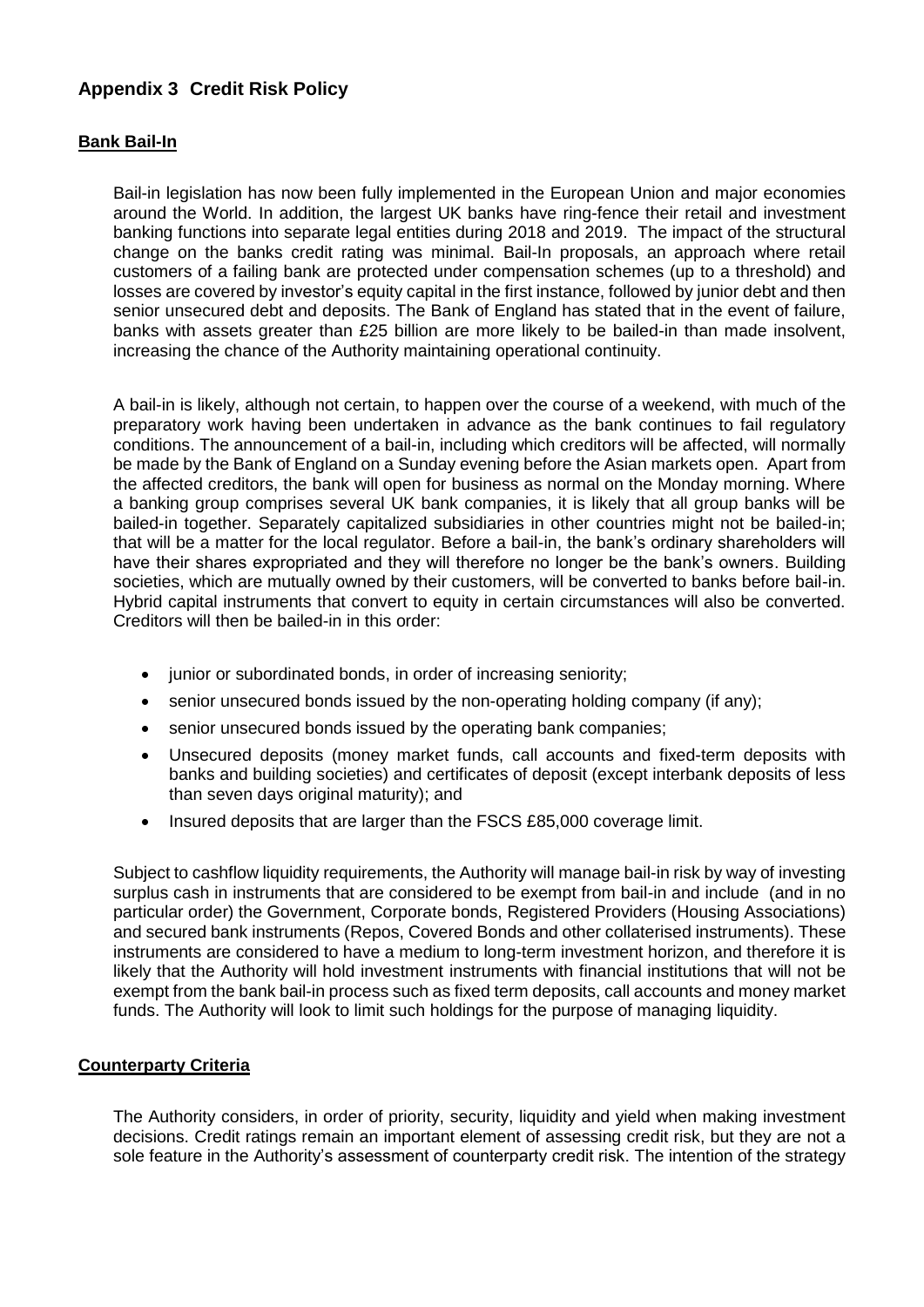is to provide security of investment and minimisation of risk which will also enable diversification and thus avoidance of concentration risk.

The Authority also considers alternative assessments of credit strength, and information on corporate developments of and market sentiment towards counterparties. In accordance with the 2017 Treasury Management Code of Practice, the Authority will use the following key tools to assess credit risk:

- Published credit ratings of the financial institution and its sovereign rating;
- Sovereign support mechanisms;
- Credit default swaps (where quoted);
- Share prices (where available);
- Economic fundamentals, such as a country's net debt as a percentage of its GDP;
- Corporate developments, news, articles, markets sentiment and momentum;
- Subjective overlay.

The only indicators with prescriptive values remain to be credit ratings. Other indicators of creditworthiness are considered in relative rather than absolute terms.

The Authority is advised by Arlingclose Limited, who provides counterparty risk management services. Credit rating lists are obtained and monitored by Arlingclose, who will notify changes in ratings as they occur. Where an entity has its credit rating downgraded so that it fails to meet the approved investment criteria then:

- no new investments will be made;
- any existing investments that can be recalled or sold at no cost will be, and
- Full consideration will be given to the recall or sale of all other existing investments with the affected counterparty.

Where a credit rating agency announces that a credit rating is on review for possible downgrade (also known as "rating watch negative" or "credit watch negative") so that it may fall below the approved rating criteria, then only investments that can be withdrawn [on the next working day] will be made with that organisation until the outcome of the review is announced. This policy will not apply to negative outlooks, which indicate a long-term direction of travel rather than an imminent change of rating.

When deteriorating financial market conditions affect the creditworthiness of all organisations, as happened in 2008 and 2011, this is not generally reflected in credit ratings, but can be seen in other market measures. In these circumstances, the Authority will restrict its investments to those organisations of higher credit quality and reduce the maximum duration of its investments to maintain the required level of security. The extent of these restrictions will be in line with prevailing financial market conditions. If these restrictions mean that insufficient commercial organisations of high credit quality are available to invest the Authority's cash balances, then the surplus will be deposited with the UK Government, via the Debt Management Office or invested in government treasury bills or with other local authorities. This will cause a reduction in the level of investment income earned but will protect the principal sum invested.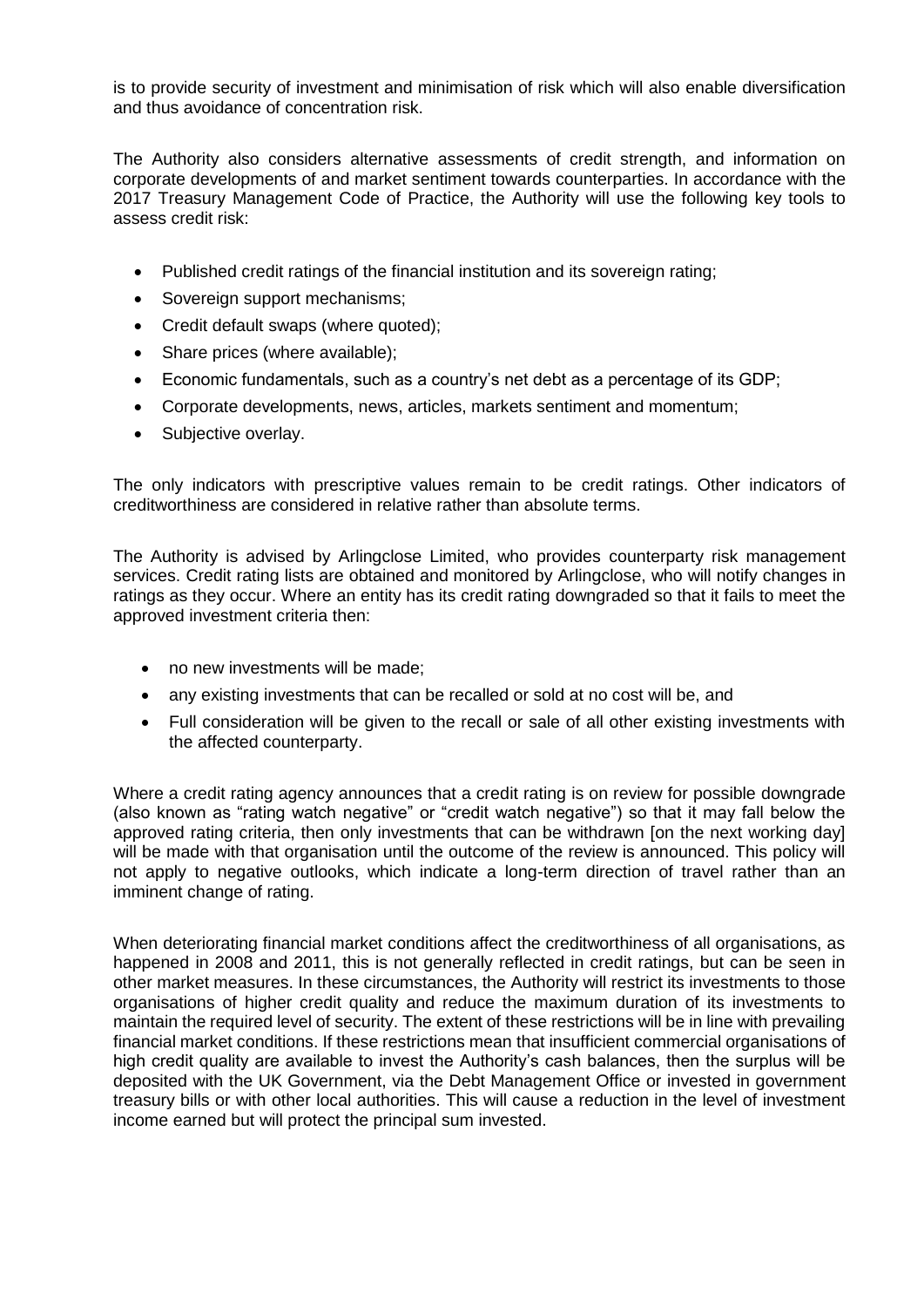The Authority defines "high credit quality" organisations and securities as those having a credit rating of A- or higher that are domiciled in the UK or a foreign country with a sovereign rating of AA+ or higher. For money market funds and other pooled funds "high credit quality" is defined as those having a credit rating of A- or higher.

Due to the ongoing strengthening of bank regulations it is recommended that the Authority adopts the Investment Grade scale as the minimum credit rating criteria. This will enable greater flexibility when placing investments especially during periods of regulatory stress tests where the outcome can result in a downsized counterparty list as a result of the downgrading of credit ratings. Furthermore, the need to hold a diversified investment portfolio and the impact of bank bail-in regulations means that the Authority will need to adopt a more structured credit rating criteria matrix for specific instruments. The table below details maximum monetary and investment duration limits.

| <b>Maximum Monetary and Investment Duration Limits</b> |                                  |                                |                               |                             |                   |                                       |
|--------------------------------------------------------|----------------------------------|--------------------------------|-------------------------------|-----------------------------|-------------------|---------------------------------------|
| <b>Credit</b><br>Rating<br>(Long-<br>Term)             | <b>Banks</b><br><b>Unsecured</b> | <b>Banks</b><br><b>Secured</b> | <b>Government</b>             | Local<br><b>Authorities</b> | <b>Corporates</b> | <b>Registered</b><br><b>Providers</b> |
| <b>UK</b><br>Govt                                      |                                  |                                | £ Unlimited<br>50 years       |                             |                   |                                       |
| AAA                                                    | £20m<br>5 years                  | £20m<br>20 years               | £20m<br>50 years              | £20m<br>50 years            | £10m<br>20 years  | £10m<br>20 years                      |
| $AA+$                                                  | £10m<br>5 years                  | £20m<br>10 years               | £20m<br>25 years              | £10m<br>25 years            | £10m<br>10 years  | £10m<br>10 years                      |
| AA                                                     | £10m<br>4 years                  | £20m<br>5 years                | £20m<br>15 years              | £10m<br>15 years            | £10m<br>5 years   | £10m<br>10 years                      |
| AA-                                                    | £10m<br>3 years                  | £20m<br>4 years                | £20m<br>10 years              | £10m<br>10 years            | £10m<br>4 years   | £10m<br>10 years                      |
| $A+$                                                   | £10m<br>2 years                  | £20m<br>3 years                | $\overline{£}$ 10m<br>5 years | £10m<br>5 years             | £10m<br>3 years   | £10m<br>5 years                       |
| A                                                      | £10m<br>13 months                | £20m<br>2 years                | £10m<br>5 years               | £10m<br>5 years             | £10m<br>2 years   | £10m<br>5 years                       |
| $A -$                                                  | £10m<br>6 months                 | £20m<br>13<br>months           | £10m<br>5 years               | £10m<br>5 years             | £10m<br>13 months | £10m<br>5 years                       |
| BBB+                                                   | £10m<br>100 days                 | £10m<br>6<br>months            | £10m<br>2 years               | £10m<br>2 years             | £10m<br>6 months  | £10m<br>2 years                       |
| <b>BBB</b>                                             | £5m<br>next day<br>only          | £5m<br>next day<br>only        |                               | £5m<br>next day<br>only     |                   | £5m<br>next day<br>only               |
| None<br>Rated                                          | £1m<br>6 months                  |                                | £5m<br>25 years               |                             |                   | £5m<br>5 years                        |
| <b>REITS</b>                                           |                                  | £20m per fund                  |                               |                             |                   |                                       |
| Pooled<br>funds                                        |                                  | £20m per fund                  |                               |                             |                   |                                       |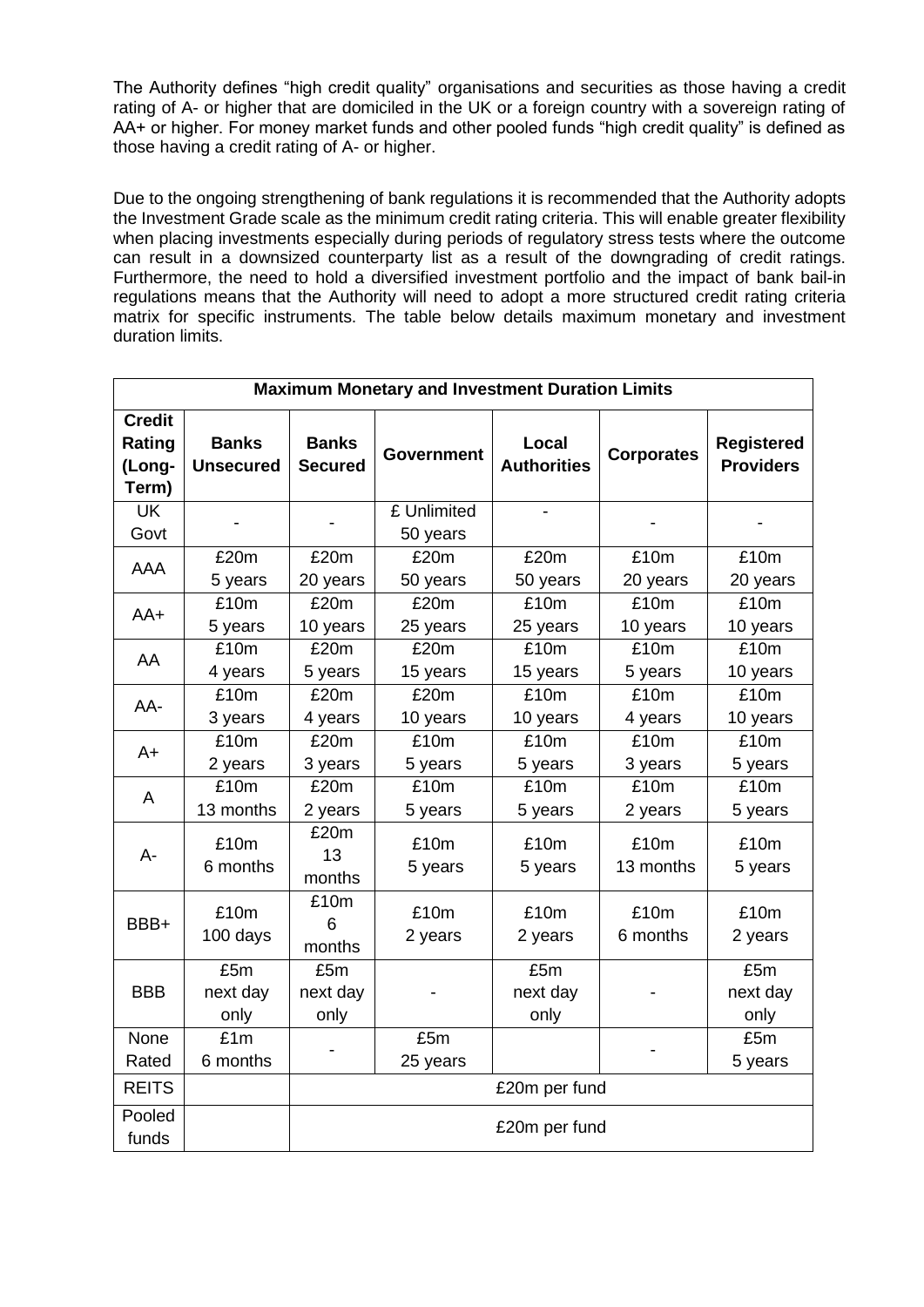**Credit rating:** Investment limits are set by reference to the lowest published long-term credit rating from a selection of external rating agencies. Where available, the credit rating relevant to the specific investment or class of investment is used, otherwise the counterparty credit rating is used. However, investment decisions are never made solely based on credit ratings, and all other relevant factors including external advice will be taken into account.

**Banks Unsecured:** Call accounts, term deposits, certificates of deposit and senior unsecured bonds with banks and building societies, other than multilateral development banks. These investments are subject to the risk of credit loss via a bail-in should the regulator determine that the bank is failing or likely to fail. Unsecured investment with banks rated BBB are restricted to overnight deposits at the Authority's current account bank [Barclays Bank Plc] or the Debt Management Office. The use of Banks unsecured instruments will be limited to aid the management of cashflow liquidity. In accordance with advice from the Authority's Treasury Management adviser, International banks will also be considered.

**Banks Secured:** Covered bonds, reverse repurchase agreements and other collateralised arrangements with banks and building societies. These investments are secured on the bank's assets, which limits the potential losses in the unlikely event of insolvency, and means that they are exempt from bail-in. Where there is no investment specific credit rating, but the collateral upon which the investment is secured has a credit rating, the highest of the collateral credit rating and the counterparty credit rating will be used to determine cash and time limits. The combined secured and unsecured investments in any one bank will not exceed the cash limit for secured investments. Investments placed in conjunction with a Repo Agreement will be classed as a secured investment.

**Government**: The Debt Management Office, Loans, bonds and bills issued or guaranteed by national governments and multilateral development banks. These investments are not subject to bail-in, and there is an insignificant risk of insolvency. Investments with the UK Central Government may be made in unlimited amounts for up to 50 years. Multilateral / Supranational institutions and State Agencies will also be classed as Government institutions as a number of sovereign states are key shareholders.

**Local Authorities**: Fixed term deposits / bills/ Bonds issued by local and regional authorities who include police and fire authorities. These investments are not subject to bail-in, and there is an insignificant risk of insolvency. Local authorities are not rated by credit rating agencies (though a handful of authorities have obtained a credit rating), but it is assumed that local authorities have the same credit rating as the UK Government (AA). Therefore a limit of £10m and duration of 15 years will be applied.

**Corporates:** Loans, bonds and commercial paper issued by companies other than banks and registered providers. These investments are not subject to bail-in, but are exposed to the risk of the company going insolvent. Loans to unrated companies will only be made as part of a diversified pool in order to spread the risk widely.

**Registered Providers:** Loans and bonds issued by, guaranteed by or secured on the assets of Registered Providers of Social Housing, formerly known as Housing Associations. These bodies are tightly regulated by the Homes and Communities Agency and, as providers of public services; they retain the likelihood of receiving government support if needed. Consideration will also be given to providing liquidity facilities, such as a revolving credit facility, subject to a detailed credit assessment of the Registered Provider.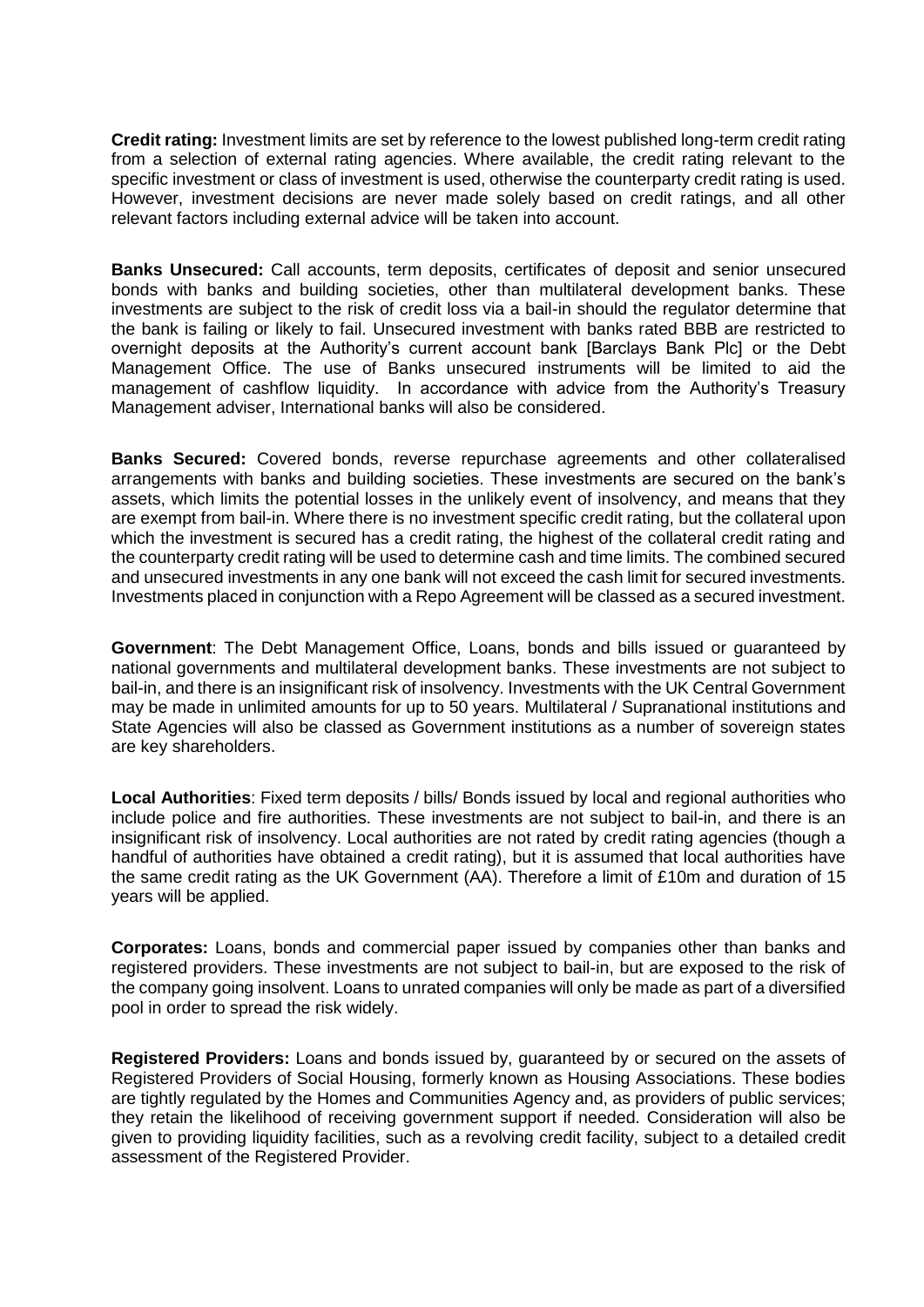**Pooled Funds**: Shares or units in diversified investment vehicles consisting of the any of the above investment types, plus equity shares and property. These funds have the advantage of providing wide diversification of investment risks, coupled with the services of a professional fund manager in return for a fee. **Money Market Funds** that offer same-day liquidity and aim for a constant net asset value will be used as an alternative to instant access bank accounts to manage short-term liquidity, while long-term strategic **pooled funds** whose value changes with market prices and/or have a notice period will be used for longer investment periods.

Bond, equity and property funds offer enhanced returns over the longer term, but are more volatile in the short term. These allow the Authority to diversify into asset classes other than cash without the need to own and manage the underlying investments. Because these funds have no defined maturity date, but are available for withdrawal after a notice period, their performance and continued suitability in meeting the Authority's investment objectives will be monitored regularly.

**Real estate investment trusts:** Shares in companies that invest mainly in real estate and pay the majority of their rental income to investors in a similar manner to pooled property funds. As with property funds, REITs offer enhanced returns over the longer term, but are more volatile especially as the share price reflects changing demand for the shares as well as changes in the value of the underlying properties. Investments in REIT shares cannot be withdrawn but can be sold on the stock market to another investor.

#### **Investment periods**

#### **Short-term (up to 365 days)**

At the time of writing, all short-term investments are managed in-house as a result of day-today cash flow management.

For the purpose of flexibility to respond to day-to-day cash flow demands, the proposed minimum percentage of its overall investments that the Authority will hold in short-term investments is **40%**.

Members are reminded that once a deposit has been made for a fixed period it can only be withdrawn (repaid early) by mutual consent albeit at a cost and subject to the underlying terms and conditions of the contract.

## **Long-term (one year and over)**

The Authority will continue to invest in long-term investments. Excluding the UK Government, It is suggested that no more than £20m be placed with any one institution with duration as set out in the table above. The Authority will not have more than £60m deposited in long-term investments (the Upper Limit).

## **Target Rate**

Forecasts of base rate can be quite diverse as illustrated by the table in *Appendix 2*. In view of the uncertainty inherent in such predictions, it would be imprudent to set a target rate which may be difficult to achieve. In view of the foregoing, it is proposed to set a target rate of return for shortterm deposits in 2021/22 of at least **0.10%.**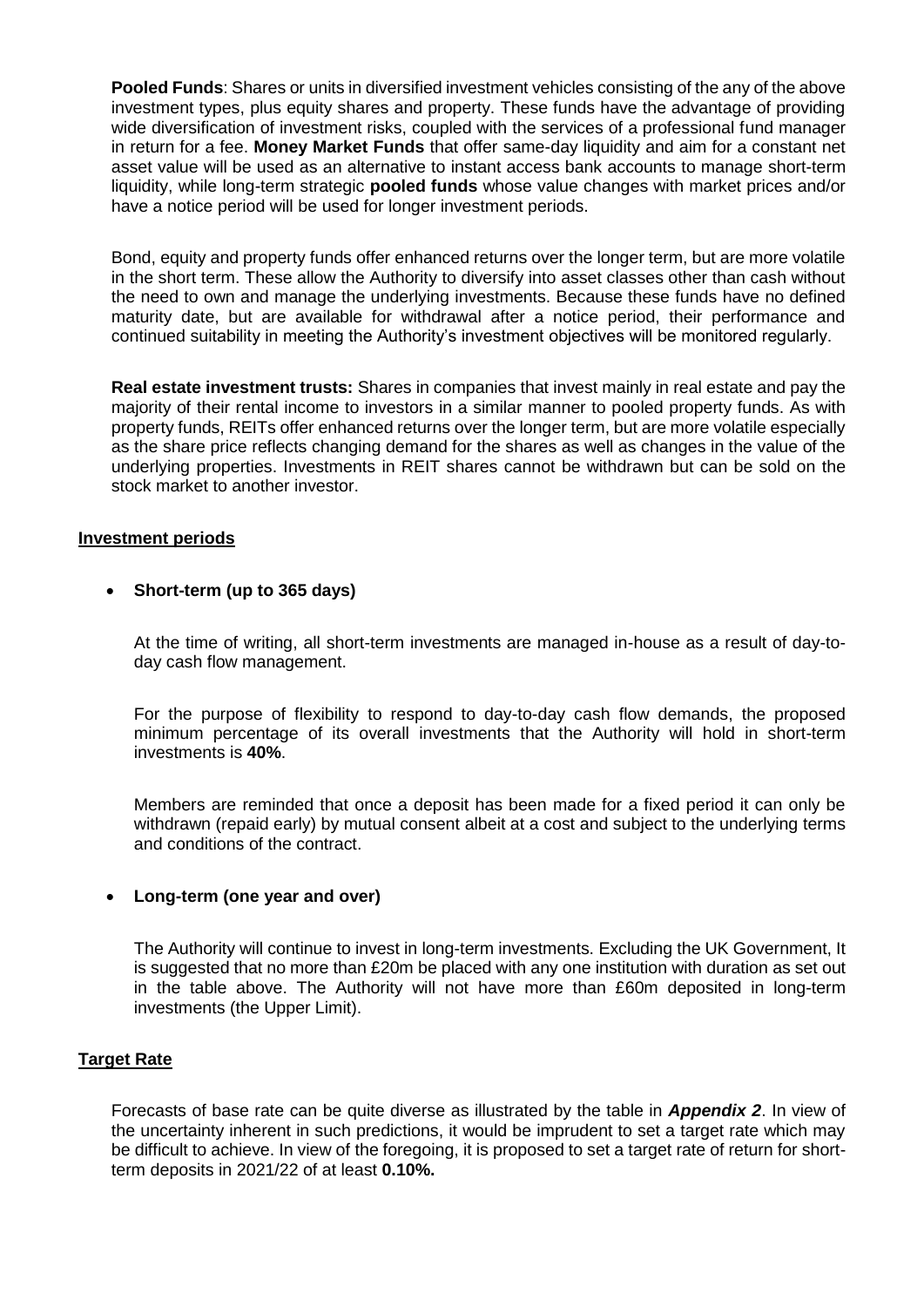This rate reflects the forecast of Bank Rate and the relationship between that rate and the rate achievable from the DMADF. If deposits are made with other counterparties as detailed in Section (a) of this Appendix, it is possible that the above rate could be exceeded.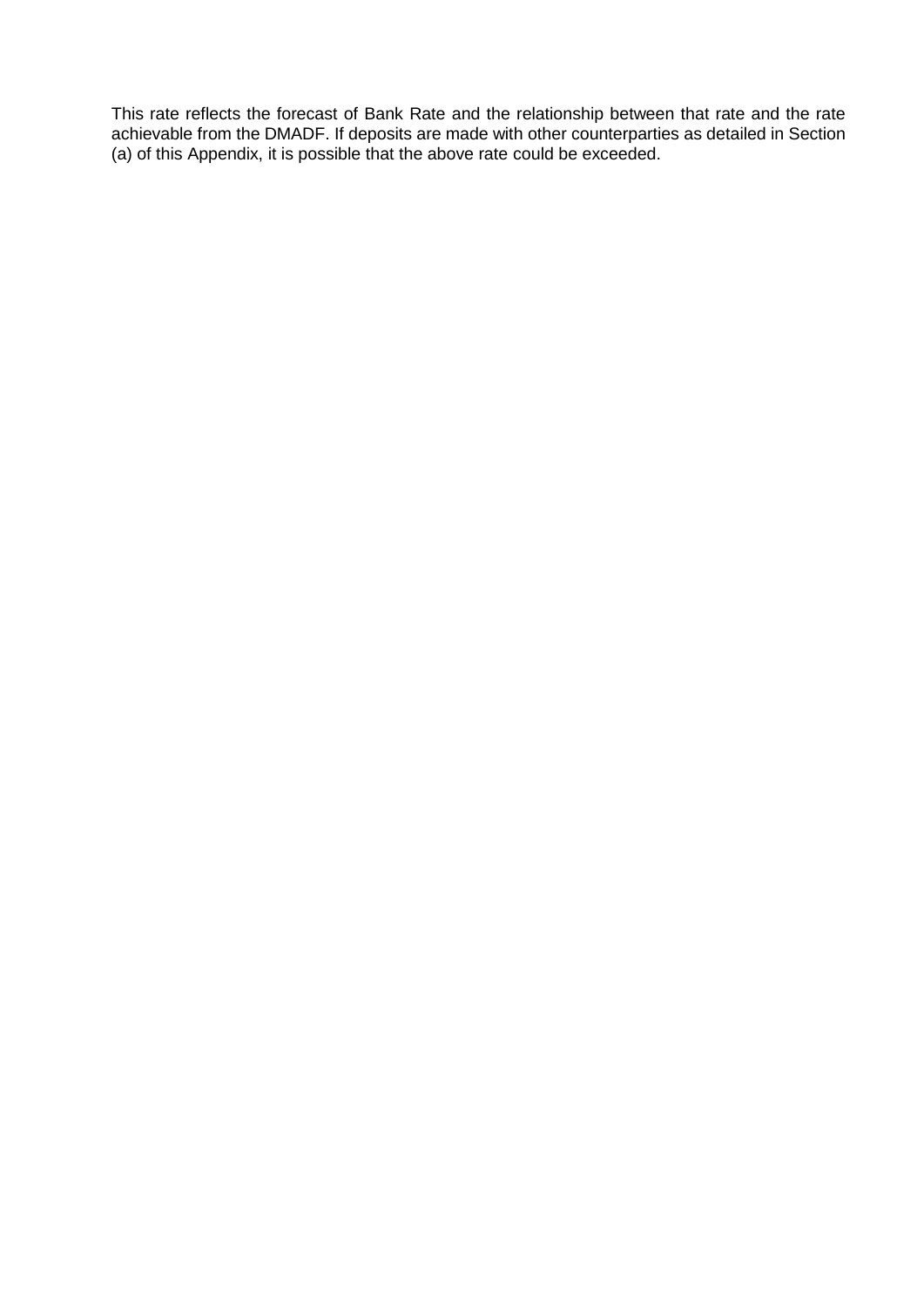# **Appendix 4- Specified and Non-Specified Investments**

Investments are categorised as "Specified" or "Non-Specified" within the investment guidance issued by the Welsh Government.

Specified investments are sterling denominated investments with a maximum maturity of one year. They also meet the "high credit quality" as determined by the Authority and are not deemed capital expenditure investments under Statute. Non specified investments are, effectively, everything else.

The Authority's credit ratings criterion is set out in **Appendix 3** and will be consulted when using the investments set out below. Credit ratings are monitored on a daily basis and the Treasury Management Adviser will advise the Authority on rating changes and appropriate action to be taken.

The types of investments that will be used by the Authority and whether they are specified or nonspecified are listed in the table below.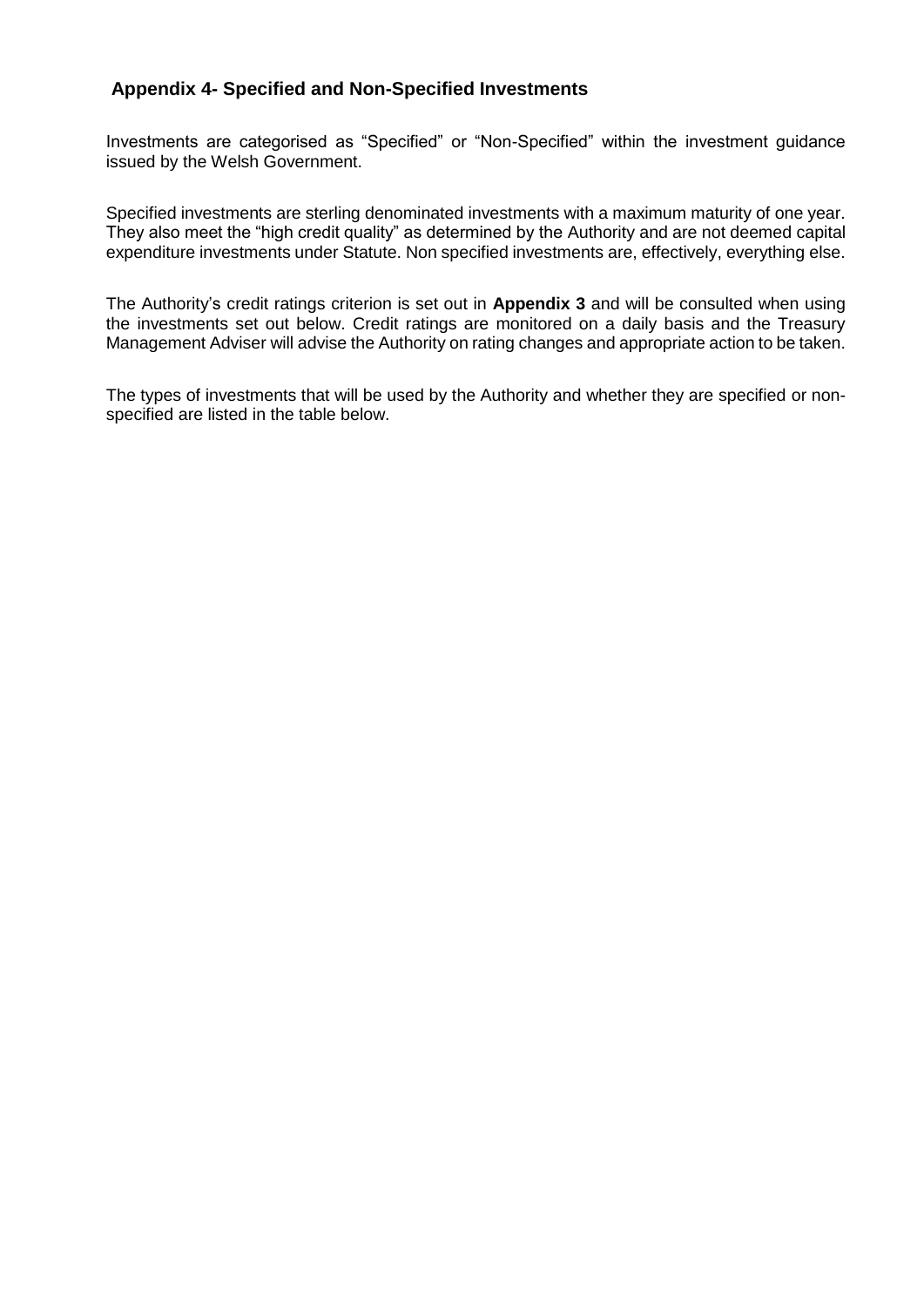|                                                                         | Specified                 | Non-<br>Specified         |  |  |
|-------------------------------------------------------------------------|---------------------------|---------------------------|--|--|
| <b>Government</b>                                                       |                           |                           |  |  |
| Debt Management Account Deposit Facility                                |                           | $\boldsymbol{\mathsf{x}}$ |  |  |
| Gilts (UK Government)                                                   |                           |                           |  |  |
| Treasury Bills (T-Bills- UK Government)                                 |                           | Х                         |  |  |
| Bonds issued by AAA rated Multilateral Development Banks                |                           |                           |  |  |
| <b>Registered Providers (Housing Associations)</b>                      |                           |                           |  |  |
| <b>Registered Providers (Housing Associations)</b>                      |                           |                           |  |  |
| <b>Corporates</b>                                                       |                           |                           |  |  |
| Corporate Bonds (including Floating Rate Notes and Commercial<br>Paper) |                           |                           |  |  |
| <b>Local Authorities</b>                                                |                           |                           |  |  |
| Term deposits with other UK local authorities                           |                           |                           |  |  |
| <b>Local Authority Bills / Bonds</b>                                    |                           |                           |  |  |
| <b>Banks-Secured</b>                                                    |                           |                           |  |  |
| Repurchase Agreements (Repos) - Banks & Building Societies              |                           |                           |  |  |
| <b>Covered Bonds</b>                                                    |                           |                           |  |  |
| Other Collaterised arrangements                                         |                           |                           |  |  |
| <b>Banks-Unsecured</b>                                                  |                           |                           |  |  |
| Term deposits with banks and building societies                         |                           | $\boldsymbol{\mathsf{x}}$ |  |  |
| Certificates of deposit with banks and building societies               |                           | $\boldsymbol{\mathsf{x}}$ |  |  |
| <b>AAA-Rated Money Market Funds</b>                                     |                           | $\boldsymbol{\mathsf{x}}$ |  |  |
| Authority's Banker                                                      |                           | $\boldsymbol{\mathsf{x}}$ |  |  |
| <b>Pooled Funds (Variable Net Asset Valuation)</b>                      |                           |                           |  |  |
| Other Money Market and Collective Investment Schemes                    | $\boldsymbol{\mathsf{x}}$ |                           |  |  |
| Pooled Funds (Property; Bonds; Equity; Multi-Asset)                     | X                         |                           |  |  |
| <b>Real Estate Investment Trusts</b>                                    | $\boldsymbol{\mathsf{x}}$ |                           |  |  |